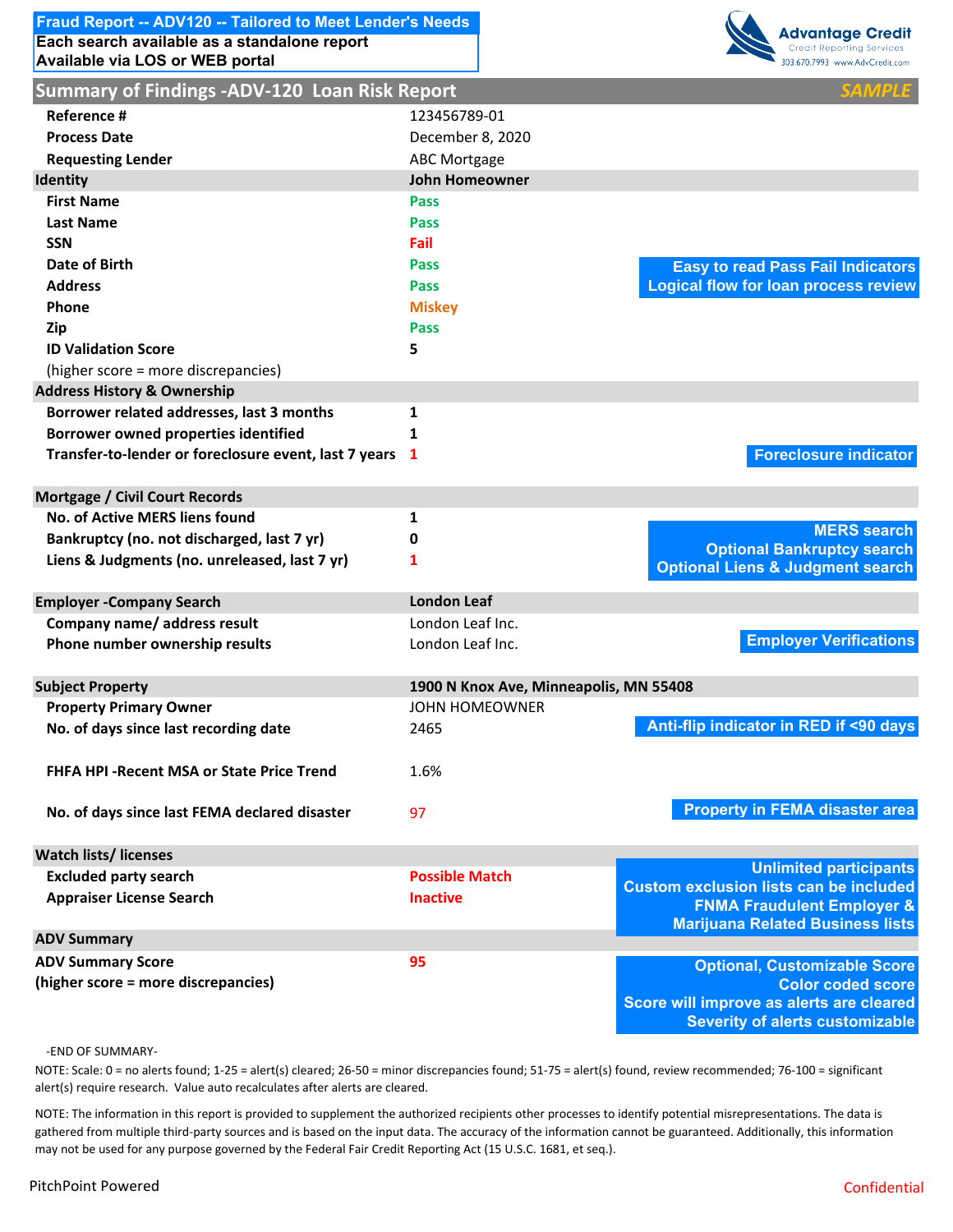

| <b>ID Investigation Report</b>      |                       |               |                                                               |                                                          |
|-------------------------------------|-----------------------|---------------|---------------------------------------------------------------|----------------------------------------------------------|
| Reference #                         | 123456789-01          |               |                                                               |                                                          |
| <b>Process Date</b>                 | December 8, 2020      |               |                                                               |                                                          |
| Requestor                           | <b>ABC Mortgage</b>   |               |                                                               |                                                          |
| <b>Input Data</b>                   |                       |               |                                                               |                                                          |
| <b>Name</b>                         | John Homeowner        |               |                                                               |                                                          |
| <b>Street</b>                       | 1900 N Knox Ave       |               |                                                               |                                                          |
| City                                | Minneapolis           |               |                                                               |                                                          |
| <b>State</b>                        | ΜN                    |               |                                                               |                                                          |
| Zip                                 | 55408                 |               |                                                               | <b>ID Import / Input Data</b>                            |
| <b>SSN</b>                          | 123-33-4444           |               |                                                               |                                                          |
| Date of Birth                       | 1976-12-12            |               |                                                               |                                                          |
| Phone                               | 612-888-3322          |               |                                                               |                                                          |
| <b>Score</b>                        |                       |               |                                                               |                                                          |
| <b>Validation Score</b>             | 5                     |               | Range= 1-5; 1= no discrepancies; 5= significant discrepancies |                                                          |
| Key drivers of score                | SSN issued before DOB |               |                                                               | <b>ID Validation Score Explanation</b>                   |
| <b>Results</b>                      | Input                 | <b>Result</b> | <b>Message</b>                                                | Date reported                                            |
| <b>First Name</b>                   | John                  | Pass          |                                                               | <b>ID Fail reasons - Most Recent Date Seen</b>           |
| <b>Last Name</b>                    | Homeowner             | Pass          |                                                               | 12/4/2020                                                |
| <b>SSN</b>                          | 123-33-4444           | <b>Failed</b> | SSN issued before DOB                                         | 12/4/2020                                                |
| Date of Birth                       | 1976-12-12            | Pass          |                                                               | 12/4/2020                                                |
| <b>Address</b>                      | 1900 N Knox Ave       | Pass          |                                                               | 12/4/2020                                                |
| Phone                               | 612-888-3322          | <b>Miskey</b> | Phone not associated with name or address                     |                                                          |
| <b>Alternate</b>                    | 612-888-3232          | Pass          |                                                               | 12/4/2020                                                |
| Zip                                 | 55408                 | Pass          | Match to $zip + 4$ file                                       |                                                          |
| <b>Checks</b>                       |                       | Result        |                                                               |                                                          |
| <b>Not on SSA Death Master File</b> |                       | Pass          |                                                               | <b>SSN Verification</b>                                  |
| <b>Valid USPS address</b>           |                       | Pass          |                                                               | <b>Residence address USPS validation</b>                 |
| <b>Dwelling type</b>                |                       | Single Unit   |                                                               | <b>High risk address information</b>                     |
| <b>Residential/ business</b>        |                       | Residential   |                                                               |                                                          |
| Land use                            |                       |               |                                                               |                                                          |
| <b>USPS Standardized Address</b>    |                       |               |                                                               |                                                          |
| <b>Street</b>                       | 1900 N Knox Ave       |               |                                                               |                                                          |
| City                                | Minneapolis           |               |                                                               | <b>Standardized address from USPS</b>                    |
| <b>State</b>                        | MN                    |               |                                                               |                                                          |
| Zip                                 | 55408-2724            |               |                                                               |                                                          |
| <b>Velocity information</b>         | Address               |               | Phone                                                         |                                                          |
| # of time seen last 180 days        | $\mathbf{1}$          |               | $\mathbf{1}$                                                  | <b>Identifies borrower</b>                               |
| Date seen                           | 11/5/2020             |               | 11/5/2020                                                     | involvement with additional<br>loans within our database |
| --END OF REPORT--                   |                       |               |                                                               | within last 180 days                                     |

Note: The ID score can range from 1 to 5, where 5 represents the riskiest 1% of discrepancies. As the score increases so does the risk of identity fraud. The client's "best practices" for using the score is primarily driven by factors like their fraud rate, and their loss exposure.

NOTE: The information in this report is provided to supplement the authorized recipients other processes to identify potential misrepresentations. The data is gathered from multiple third‐party sources and is based on the input data. The accuracy of the information cannot be guaranteed. Additionally, this information may not be used for any purpose governed by the Federal Fair Credit Reporting Act (15 U.S.C. 1681, et seq.). This report or data may not be resold.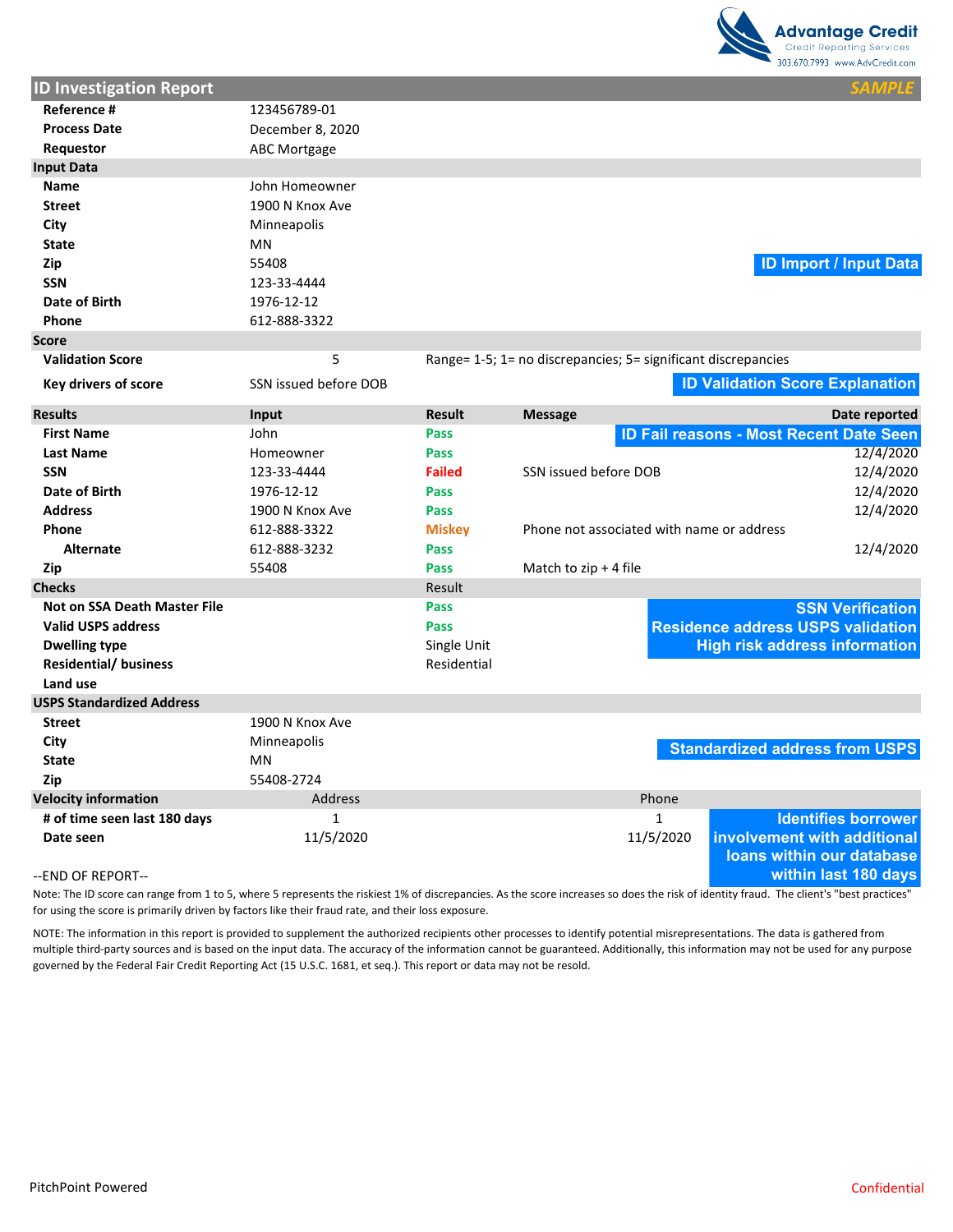| <b>Optional Add-On Report</b> |  |
|-------------------------------|--|
| Shows history of SSN usage    |  |



**SSN Usage Report** 

| Reference #         | 123456789-01        |
|---------------------|---------------------|
| <b>Process Date</b> | December 8, 2020    |
| Requestor           | <b>ABC Mortgage</b> |
| <b>Input Data</b>   |                     |
| Name                | John Homeowner      |
| <b>SSN</b>          | 123-33-4444         |
| <b>DOB</b>          | 12/12/1976          |

**Compares input name, SSN, DOB, address, and phone to historical usage information and indicates whether matching results were found.**

**Shows first & last dates seen associated with an address** 

| <b>SSN NOT miskeyed</b>             | Yes        | <b>First Name Match</b>               | Yes                                         |
|-------------------------------------|------------|---------------------------------------|---------------------------------------------|
| <b>Alternate SSN used</b>           |            | <b>Middle Initial Match</b>           | No                                          |
| SSN valid & associated with Name    | Yes        | <b>Last Name Match</b>                | Yes                                         |
| <b>SSN valid</b>                    | Yes        | <b>Address Match</b>                  | Yes                                         |
| <b>SSN NOT on death master list</b> | Yes        | <b>Phone Match</b>                    | No                                          |
| <b>SSN issued after DOB</b>         | No         | Most recent alternate phone           | 612-888-3232                                |
| <b>SSN issued Date</b>              | 1969-1970  | No. of addresses seen in last 90 days |                                             |
| DOB match                           | Full match |                                       | <b>Consumer history associated with SSN</b> |
|                                     |            |                                       | Includes name aliases                       |

**Results: Matching names associated with SSN (not from SSA direct)**

| <b>Name</b>      | <b>DOB</b> | <b>Address</b>                                             | Last Seen/First Seen    | <b>Phone</b> |
|------------------|------------|------------------------------------------------------------|-------------------------|--------------|
| John Homeowner   | 12/12/1976 | 1900 N Knox Ave Minneapolis, MN 55408                      | 03/10/2014 - 11/23/2020 | 612-888-3232 |
| John Q Homeowner |            | 12/12/1976 75 N Valle Verde Dr Henderson, MN 53034         | 09/12/2011 - 08/22/2014 | 612-888-3232 |
| John Q Homeowner |            | 12/12/1976 2302 BROOKSTONE WAY SUMMERVILLE, SC<br>30 A O C | 09/07/2008 - 09/07/2011 |              |

|                  | 29486                                                 |                                         |  |
|------------------|-------------------------------------------------------|-----------------------------------------|--|
| John Q Homeowner | 12/12/1976 117 W Ellis Rd Unit 6 Statesboro. GA 30461 | 08/19/2005 - 08/23/2008    612-811-2003 |  |

Melvin Frost 01/07/1977 2092 Bee Hive Ln El Paso, TX 79914 03/14/2018 ‐ 07/27/2019

**Name DOB Address Last Seen/ First Seen Phone** Mary J Homeowner 03/19/1979 **Results: Non‐matching names associated with SSN (not from SSA direct)** 1900 N Knox Ave Minneapolis, MN 55408 03/06/2014 ‐ 11/30/2020 612‐888‐3231 03/19/1979 75 N Valle Verde Dr Henderson, MN 53034 09/10/2011 - 08/27/2014 612-888-3232 **Matching and Non-matching name results are shown, including historical address, DOB, and phone usage**

#### ‐‐END OF REPORT‐‐

Mary Homeowner

NOTE: The system tests for possible data entry issues with the input SSN. If the input SSN contained transposed digits, the "SSN miskey detected" field will return "Fail" and the correct SSN is displayed in the "Alternate SSN used" field. You may need to update your records.

NOTE: The information in this report is provided to supplement the authorized recipients other processes to identify potential misrepresentations. The data is gathered from multiple third‐party sources and is based on the input data. The accuracy of the information cannot be guaranteed. Additionally, this information may not be used for any purpose governed by the Federal Fair Credit Reporting Act (15 U.S.C. 1681, et seq.). This report or data may not be resold.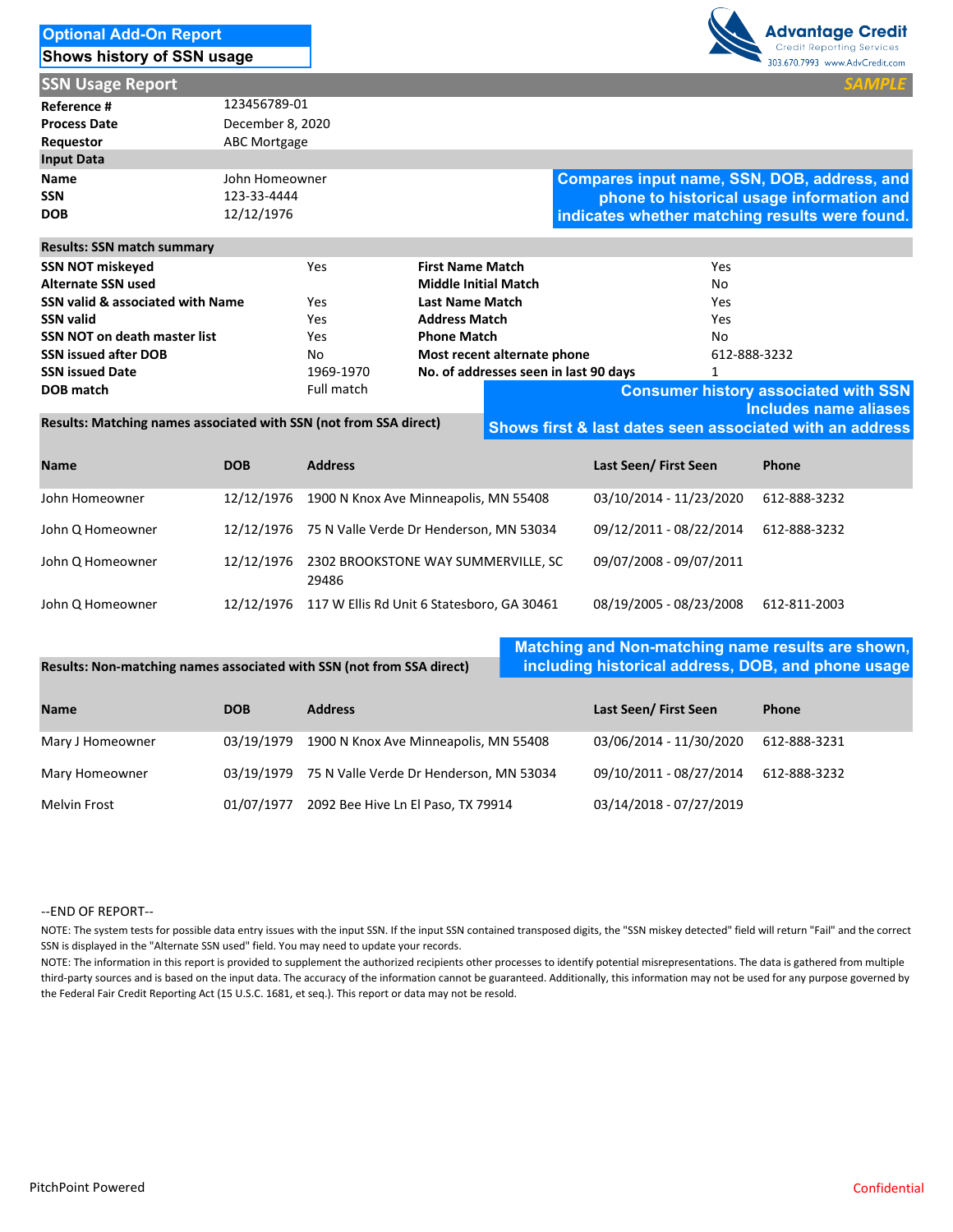

|                           |                                                 |                                                                                                                                                                                                                                                                                                                                                                                                                                                                                                                                                                                                                                                                                                                                                                                                                                                                                                                                                                                                                                                                                                                                                                                                 |                              |                      |                          |                                                    | 303.670.7993 www.AdvCredit.com                                  |
|---------------------------|-------------------------------------------------|-------------------------------------------------------------------------------------------------------------------------------------------------------------------------------------------------------------------------------------------------------------------------------------------------------------------------------------------------------------------------------------------------------------------------------------------------------------------------------------------------------------------------------------------------------------------------------------------------------------------------------------------------------------------------------------------------------------------------------------------------------------------------------------------------------------------------------------------------------------------------------------------------------------------------------------------------------------------------------------------------------------------------------------------------------------------------------------------------------------------------------------------------------------------------------------------------|------------------------------|----------------------|--------------------------|----------------------------------------------------|-----------------------------------------------------------------|
|                           |                                                 | <b>Property Ownership &amp; Foreclosure History</b>                                                                                                                                                                                                                                                                                                                                                                                                                                                                                                                                                                                                                                                                                                                                                                                                                                                                                                                                                                                                                                                                                                                                             |                              |                      |                          |                                                    | <b>SAMPL</b>                                                    |
| Reference #               |                                                 | 123456789-01                                                                                                                                                                                                                                                                                                                                                                                                                                                                                                                                                                                                                                                                                                                                                                                                                                                                                                                                                                                                                                                                                                                                                                                    |                              |                      |                          |                                                    |                                                                 |
| Process Date              |                                                 | December 8, 2020                                                                                                                                                                                                                                                                                                                                                                                                                                                                                                                                                                                                                                                                                                                                                                                                                                                                                                                                                                                                                                                                                                                                                                                |                              |                      |                          |                                                    |                                                                 |
| Requestor                 |                                                 | <b>ABC Mortgage</b>                                                                                                                                                                                                                                                                                                                                                                                                                                                                                                                                                                                                                                                                                                                                                                                                                                                                                                                                                                                                                                                                                                                                                                             |                              |                      |                          |                                                    |                                                                 |
| Input                     |                                                 |                                                                                                                                                                                                                                                                                                                                                                                                                                                                                                                                                                                                                                                                                                                                                                                                                                                                                                                                                                                                                                                                                                                                                                                                 |                              |                      |                          |                                                    |                                                                 |
| Name                      |                                                 | John Homeowner                                                                                                                                                                                                                                                                                                                                                                                                                                                                                                                                                                                                                                                                                                                                                                                                                                                                                                                                                                                                                                                                                                                                                                                  |                              |                      |                          |                                                    |                                                                 |
| <b>SSN</b>                |                                                 | xxx-xx-4444                                                                                                                                                                                                                                                                                                                                                                                                                                                                                                                                                                                                                                                                                                                                                                                                                                                                                                                                                                                                                                                                                                                                                                                     |                              |                      |                          |                                                    |                                                                 |
| <b>Results: Summary</b>   |                                                 |                                                                                                                                                                                                                                                                                                                                                                                                                                                                                                                                                                                                                                                                                                                                                                                                                                                                                                                                                                                                                                                                                                                                                                                                 |                              |                      |                          |                                                    |                                                                 |
|                           |                                                 | # of Borrower related addresses, last 3 months                                                                                                                                                                                                                                                                                                                                                                                                                                                                                                                                                                                                                                                                                                                                                                                                                                                                                                                                                                                                                                                                                                                                                  |                              | 1                    |                          |                                                    | Match to borrower related foreclosure event per                 |
|                           |                                                 | # of Borrower owned properties identified                                                                                                                                                                                                                                                                                                                                                                                                                                                                                                                                                                                                                                                                                                                                                                                                                                                                                                                                                                                                                                                                                                                                                       |                              |                      |                          |                                                    | property. Name of borrower with foreclosure, and                |
|                           |                                                 | # of Borrower related foreclosure activity events, last 7 years                                                                                                                                                                                                                                                                                                                                                                                                                                                                                                                                                                                                                                                                                                                                                                                                                                                                                                                                                                                                                                                                                                                                 |                              |                      |                          |                                                    | most recent foreclosure event date shown in red.                |
|                           | <b>Borrower Names &amp; Also Knows As</b>       |                                                                                                                                                                                                                                                                                                                                                                                                                                                                                                                                                                                                                                                                                                                                                                                                                                                                                                                                                                                                                                                                                                                                                                                                 |                              |                      |                          |                                                    |                                                                 |
| <b>Full Name</b>          |                                                 |                                                                                                                                                                                                                                                                                                                                                                                                                                                                                                                                                                                                                                                                                                                                                                                                                                                                                                                                                                                                                                                                                                                                                                                                 |                              | Last seen            |                          |                                                    |                                                                 |
| John Homeowner            |                                                 | <b>Owner match to borrower or AKAs</b>                                                                                                                                                                                                                                                                                                                                                                                                                                                                                                                                                                                                                                                                                                                                                                                                                                                                                                                                                                                                                                                                                                                                                          |                              | 11/23/2020           |                          |                                                    |                                                                 |
| John Q Homeowner          |                                                 | shown in red in Current Owner                                                                                                                                                                                                                                                                                                                                                                                                                                                                                                                                                                                                                                                                                                                                                                                                                                                                                                                                                                                                                                                                                                                                                                   |                              | 8/30/2020            |                          |                                                    |                                                                 |
|                           | <b>Borrower Address History (last 15 years)</b> |                                                                                                                                                                                                                                                                                                                                                                                                                                                                                                                                                                                                                                                                                                                                                                                                                                                                                                                                                                                                                                                                                                                                                                                                 |                              |                      |                          |                                                    |                                                                 |
| <b>First seen</b>         | Last seen                                       | <b>Address</b>                                                                                                                                                                                                                                                                                                                                                                                                                                                                                                                                                                                                                                                                                                                                                                                                                                                                                                                                                                                                                                                                                                                                                                                  |                              | <b>Current Owner</b> |                          |                                                    | <b>Borrower Related Foreclosure</b>                             |
|                           |                                                 |                                                                                                                                                                                                                                                                                                                                                                                                                                                                                                                                                                                                                                                                                                                                                                                                                                                                                                                                                                                                                                                                                                                                                                                                 |                              |                      |                          |                                                    | <b>Activity</b>                                                 |
| 3/10/2014                 | 11/23/2020                                      | 1900 N Knox Ave Minneapolis, MN 55408                                                                                                                                                                                                                                                                                                                                                                                                                                                                                                                                                                                                                                                                                                                                                                                                                                                                                                                                                                                                                                                                                                                                                           |                              |                      | <b>JOHN HOMEOWNER</b>    |                                                    | No foreclosure records found                                    |
| 9/12/2011                 | 8/22/2014                                       | 75 N Valle Verde Dr Henderson, MN 53034                                                                                                                                                                                                                                                                                                                                                                                                                                                                                                                                                                                                                                                                                                                                                                                                                                                                                                                                                                                                                                                                                                                                                         |                              | <b>MARY SMITH</b>    |                          |                                                    | JOHN HOMEOWNER 08/22/2014                                       |
| 9/7/2008                  | 9/7/2011                                        | 2302 BROOKSTONE WAY SUMMERVILLE, SC 29486                                                                                                                                                                                                                                                                                                                                                                                                                                                                                                                                                                                                                                                                                                                                                                                                                                                                                                                                                                                                                                                                                                                                                       | KATHY BROWN / MICHAEL BROWN  |                      |                          | Borrower not in ownership history                  |                                                                 |
| 8/19/2005                 | 8/23/2008                                       | 117 W Ellis Rd Unit 6, Statesboro, GA 30461                                                                                                                                                                                                                                                                                                                                                                                                                                                                                                                                                                                                                                                                                                                                                                                                                                                                                                                                                                                                                                                                                                                                                     | <b>WEST ELLIS AVENUE LLC</b> |                      |                          | Borrower not in ownership history                  |                                                                 |
|                           |                                                 | Transaction History (Current & Historically Borrower Owned Properties)                                                                                                                                                                                                                                                                                                                                                                                                                                                                                                                                                                                                                                                                                                                                                                                                                                                                                                                                                                                                                                                                                                                          |                              |                      |                          |                                                    |                                                                 |
| Property:<br>APN:         | 233-6754-001-101                                | 1900 N Knox Ave Minneapolis, MN 55408                                                                                                                                                                                                                                                                                                                                                                                                                                                                                                                                                                                                                                                                                                                                                                                                                                                                                                                                                                                                                                                                                                                                                           |                              |                      |                          | <b>Current owner:</b><br><b>Recent Sale Price:</b> | <b>JOHN HOMEOWNER</b><br>\$300,000                              |
| Recording<br>Date         | Type /<br>Doc.#                                 | <b>Description</b>                                                                                                                                                                                                                                                                                                                                                                                                                                                                                                                                                                                                                                                                                                                                                                                                                                                                                                                                                                                                                                                                                                                                                                              | Sale / Loan<br>Amt.          |                      | <b>Buyer or Borrower</b> |                                                    | Seller / Lender (Assignee)                                      |
| 6/26/2020                 | Finance<br>9999                                 | MORTGAGE MODIFICATION<br>AGREEMNT, CONVENTIONAL                                                                                                                                                                                                                                                                                                                                                                                                                                                                                                                                                                                                                                                                                                                                                                                                                                                                                                                                                                                                                                                                                                                                                 | \$206,780                    |                      | JOHN HOMEOWNER           |                                                    | Lender: MORTGAGE CENTRAL                                        |
| 3/10/2014                 | Sale<br>11112                                   | WARRANTY DEED, CONVENTIONAL                                                                                                                                                                                                                                                                                                                                                                                                                                                                                                                                                                                                                                                                                                                                                                                                                                                                                                                                                                                                                                                                                                                                                                     | \$300,000<br>\$275,000       |                      | JOHN HOMEOWNER           |                                                    | Seller: DAVID & MELINDA COOK<br>Lender: MORTGAGE CENTRAL        |
| 5/10/2010                 | Sale<br>77778                                   | SPECIAL WARRANTY DEED, FHA                                                                                                                                                                                                                                                                                                                                                                                                                                                                                                                                                                                                                                                                                                                                                                                                                                                                                                                                                                                                                                                                                                                                                                      | \$250,000<br>\$242,000       |                      | DAVID & MELINDA COOK     |                                                    | Seller: SCOTT BRIGGS<br>Lender: QUICK LOANS                     |
| Property:                 |                                                 | 75 N Valle Verde Dr Henderson, MN 53034                                                                                                                                                                                                                                                                                                                                                                                                                                                                                                                                                                                                                                                                                                                                                                                                                                                                                                                                                                                                                                                                                                                                                         |                              |                      |                          | <b>Current owner:</b>                              | <b>MARY SMITH</b>                                               |
| APN:                      | 790-1970-323-275                                |                                                                                                                                                                                                                                                                                                                                                                                                                                                                                                                                                                                                                                                                                                                                                                                                                                                                                                                                                                                                                                                                                                                                                                                                 |                              |                      |                          | <b>Recent Sale Price:</b>                          | \$150,000                                                       |
| Recording<br>Date         | Type /<br>Doc.#                                 | <b>Description</b>                                                                                                                                                                                                                                                                                                                                                                                                                                                                                                                                                                                                                                                                                                                                                                                                                                                                                                                                                                                                                                                                                                                                                                              | Sale / Loan<br>Amt.          |                      | <b>Buyer or Borrower</b> | <b>Foreclosure</b><br>event(s) are                 | Seller / Lender (Assignee)                                      |
| 3/10/2015                 | Sale<br>88888                                   | BARGAIN & SALE DEED                                                                                                                                                                                                                                                                                                                                                                                                                                                                                                                                                                                                                                                                                                                                                                                                                                                                                                                                                                                                                                                                                                                                                                             | \$150,000                    | <b>MARY SMITH</b>    |                          | highlighted<br>(red) in                            | Seller: LUCKY LENDING                                           |
| 8/22/2014                 | Sale<br>88888                                   | <b>TRUSTEE'S DEED (FORECLOSURE)</b>                                                                                                                                                                                                                                                                                                                                                                                                                                                                                                                                                                                                                                                                                                                                                                                                                                                                                                                                                                                                                                                                                                                                                             |                              | <b>LUCKY LENDING</b> |                          | transaction<br>history                             | Seller: JOHN HOMEOWNER                                          |
| 6/8/2014                  | Foreclosure<br>0000001478                       | <b>APPOINT OF SUBSTITUTE TRUSTEE</b>                                                                                                                                                                                                                                                                                                                                                                                                                                                                                                                                                                                                                                                                                                                                                                                                                                                                                                                                                                                                                                                                                                                                                            | \$160,000                    |                      | <b>JOHN HOMEOWNER</b>    |                                                    | Seller: HENDERSON ASSOCIATES<br>Lender: LUCKY LENDING           |
| 9/12/2011                 | Sale<br>22227                                   | WARRANTY DEED, CONVENTIONAL                                                                                                                                                                                                                                                                                                                                                                                                                                                                                                                                                                                                                                                                                                                                                                                                                                                                                                                                                                                                                                                                                                                                                                     | \$175,000<br>\$160,000       |                      | JOHN HOMEOWNER           |                                                    | Seller: JORGE SMITH; CHRISTINA A<br>SMITH Lender: LUCKY LENDING |
| -END OF REPORT-           |                                                 | NOTE: Address history section lists addresses used by the borrower for financial statements or utility bills during last 15 years. The "Owner" column shows the current owner of<br>the property. The name is highlighted in red if it matches the borrower's name or AKA. The "Borrower Related Foreclosure Activity" column indicates one of three statuses: 1) if<br>the borrower was involved in a foreclosure event related to the property (highlighted in red), or 2) borrower was an owner but there is not foreclosure history; or 3) borrower<br>used the property address but was not an owner; or 4) no history exists for that property, or our system does not recognize the address.<br>NOTE: The information in this report is provided to supplement the authorized recipients other processes to identify potential misrepresentations. The data is gathered from<br>multiple third-party sources and is based on the input data. The accuracy of the information cannot be guaranteed. Additionally, this information may not be used for any purpose<br>governed by the Federal Fair Credit Reporting Act (15 U.S.C. 1681, et seq.). This report or data may not be resold. |                              |                      |                          |                                                    |                                                                 |
|                           |                                                 |                                                                                                                                                                                                                                                                                                                                                                                                                                                                                                                                                                                                                                                                                                                                                                                                                                                                                                                                                                                                                                                                                                                                                                                                 |                              |                      |                          |                                                    |                                                                 |
|                           |                                                 | <b>Deed Documents Available: use Doc # and Recording Date to order Imaged Deed</b>                                                                                                                                                                                                                                                                                                                                                                                                                                                                                                                                                                                                                                                                                                                                                                                                                                                                                                                                                                                                                                                                                                              |                              |                      |                          |                                                    |                                                                 |
| <b>PitchPoint Powered</b> |                                                 |                                                                                                                                                                                                                                                                                                                                                                                                                                                                                                                                                                                                                                                                                                                                                                                                                                                                                                                                                                                                                                                                                                                                                                                                 |                              |                      |                          |                                                    | Confidential                                                    |

| APN:             | <b>Recent Sale Price:</b><br>790-1970-323-275<br>\$150,000 |                                      |             |                          |                     |                                  |
|------------------|------------------------------------------------------------|--------------------------------------|-------------|--------------------------|---------------------|----------------------------------|
| <b>Recording</b> | Type /                                                     | <b>Description</b>                   | Sale / Loan | <b>Buyer or Borrower</b> | <b>Foreclosure</b>  | Seller / Lender (Assignee)       |
| Date             | Doc.#                                                      |                                      | Amt.        |                          | event(s) are        |                                  |
| 3/10/2015        | Sale                                                       | <b>BARGAIN &amp; SALE DEED</b>       | \$150,000   | <b>MARY SMITH</b>        | highlighted         | Seller: LUCKY LENDING            |
|                  | 88888                                                      |                                      |             |                          | (red) in            |                                  |
| 8/22/2014        | Sale                                                       | <b>TRUSTEE'S DEED (FORECLOSURE)</b>  |             | <b>LUCKY LENDING</b>     | <b>Itransaction</b> | Seller: JOHN HOMEOWNER           |
|                  | 88888                                                      |                                      |             |                          | <b>history</b>      |                                  |
| 6/8/2014         | <b>Foreclosure</b>                                         | <b>APPOINT OF SUBSTITUTE TRUSTEE</b> | \$160,000   | <b>JOHN HOMEOWNER</b>    |                     | Seller: HENDERSON ASSOCIATES     |
|                  | 0000001478                                                 |                                      |             |                          |                     | Lender: LUCKY LENDING            |
| 9/12/2011        | Sale                                                       | WARRANTY DEED, CONVENTIONAL          | \$175,000   | JOHN HOMEOWNER           |                     | Seller: JORGE SMITH; CHRISTINA A |
|                  | 22227                                                      |                                      | \$160,000   |                          |                     | SMITH Lender: LUCKY LENDING      |

#### ‐END OF REPORT‐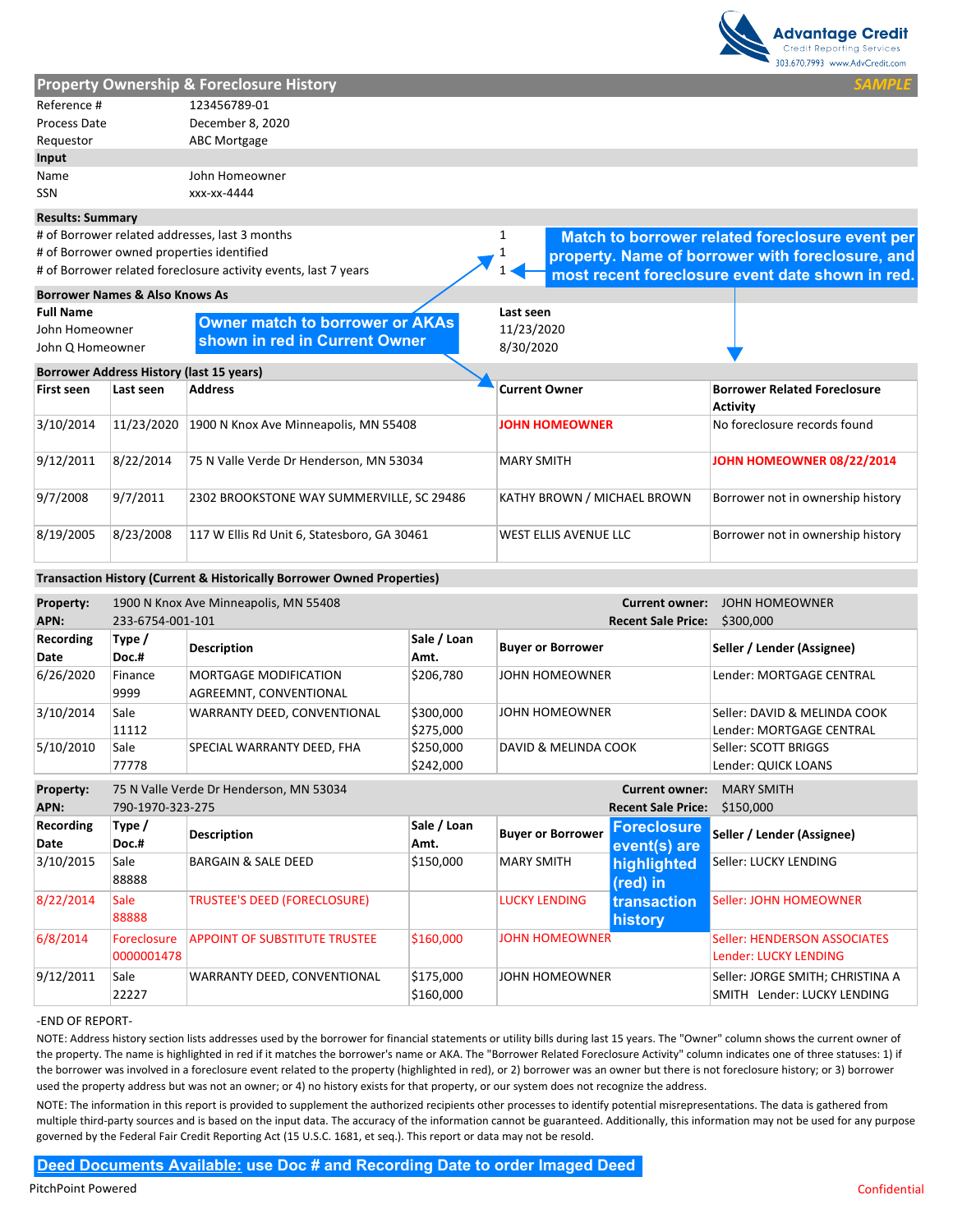

| <b>NO additional costs</b> |                                                |                    |                  | 303.670.7993 www.AdvCredit.com                        |
|----------------------------|------------------------------------------------|--------------------|------------------|-------------------------------------------------------|
|                            | <b>MERS<sup>®</sup> System SSN Lien Report</b> |                    |                  | <b>SAMPLE</b>                                         |
| Reference #                |                                                | 123456789-01       |                  |                                                       |
| <b>Process Date</b>        |                                                | December 8, 2020   |                  |                                                       |
| Requestor                  |                                                | ABC Mortgage       |                  |                                                       |
| <b>Input Data</b>          |                                                |                    |                  |                                                       |
| <b>SSN</b>                 |                                                | 123-33-4444        |                  |                                                       |
| <b>Results</b>             |                                                |                    |                  |                                                       |
| # of ActiveMERS Lien hits  |                                                | 1                  |                  | Number of active MERS liens are shown on summary page |
| <b>MIN Status</b>          | <b>Address</b>                                 | <b>Note Amount</b> | <b>Note Date</b> | <b>Borrower</b>                                       |
|                            | 1900 N Knox Ave                                |                    | 3/10/2014        | John Homeowner                                        |
| Active                     | Minneapolis, MN 55408                          | \$275,000          |                  |                                                       |
|                            | 75 N Valle Verde Dr                            |                    |                  |                                                       |
| Inactive                   | Henderson, MN 53034                            | \$160,000          | 9/12/2011        | John Homeowner                                        |

|                                             | <b>MERS<sup>®</sup> System SSN Lien Report</b>                                                                                                      |                      |                               | <b>SAMPLE</b>                                                                                                                                                                                                                                                                                                                     |
|---------------------------------------------|-----------------------------------------------------------------------------------------------------------------------------------------------------|----------------------|-------------------------------|-----------------------------------------------------------------------------------------------------------------------------------------------------------------------------------------------------------------------------------------------------------------------------------------------------------------------------------|
| Reference #<br><b>Process Date</b>          |                                                                                                                                                     | 123456789-01         |                               |                                                                                                                                                                                                                                                                                                                                   |
|                                             |                                                                                                                                                     | December 8, 2020     |                               |                                                                                                                                                                                                                                                                                                                                   |
| Requestor                                   |                                                                                                                                                     | <b>ABC Mortgage</b>  |                               |                                                                                                                                                                                                                                                                                                                                   |
| <b>Input Data</b>                           |                                                                                                                                                     |                      |                               |                                                                                                                                                                                                                                                                                                                                   |
| SSN                                         |                                                                                                                                                     | 123-33-4444          |                               |                                                                                                                                                                                                                                                                                                                                   |
| <b>Results</b><br># of ActiveMERS Lien hits |                                                                                                                                                     | $\mathbf{1}$         |                               | Number of active MERS liens are shown on summary page                                                                                                                                                                                                                                                                             |
|                                             |                                                                                                                                                     |                      |                               |                                                                                                                                                                                                                                                                                                                                   |
| <b>MIN Status</b>                           | <b>Address</b><br>1900 N Knox Ave                                                                                                                   | <b>Note Amount</b>   | <b>Note Date</b>              | <b>Borrower</b>                                                                                                                                                                                                                                                                                                                   |
| Active                                      | Minneapolis, MN 55408<br>75 N Valle Verde Dr                                                                                                        | \$275,000            | 3/10/2014                     | John Homeowner                                                                                                                                                                                                                                                                                                                    |
| Inactive                                    | Henderson, MN 53034                                                                                                                                 | \$160,000            | 9/12/2011                     | John Homeowner                                                                                                                                                                                                                                                                                                                    |
|                                             |                                                                                                                                                     |                      |                               |                                                                                                                                                                                                                                                                                                                                   |
| <b>MERS Detailed Report:</b>                |                                                                                                                                                     | 1000199-2233445566-9 |                               |                                                                                                                                                                                                                                                                                                                                   |
| House Number                                |                                                                                                                                                     | 1900                 | Note Amount                   | \$275,000                                                                                                                                                                                                                                                                                                                         |
| <b>Street Name</b>                          |                                                                                                                                                     | <b>N</b> Knox Ave    | Note Date                     | 3/10/2014                                                                                                                                                                                                                                                                                                                         |
| <b>Street Direction Prefix</b>              |                                                                                                                                                     |                      | Servicer                      | <b>MORTGAGE CENTRAL</b>                                                                                                                                                                                                                                                                                                           |
| <b>Street Suffix</b>                        |                                                                                                                                                     |                      | Servicer Org ID               | 1000111                                                                                                                                                                                                                                                                                                                           |
| Apartment or Unit                           |                                                                                                                                                     |                      | Sub Servicer                  | N/A                                                                                                                                                                                                                                                                                                                               |
| City                                        |                                                                                                                                                     | <b>Minneapolis</b>   | Subservicer Org ID            | N/A                                                                                                                                                                                                                                                                                                                               |
| State                                       |                                                                                                                                                     | <b>MN</b>            | Pool Number                   |                                                                                                                                                                                                                                                                                                                                   |
| Postal Code                                 |                                                                                                                                                     | 55408                | <b>Foreclosure Status</b>     |                                                                                                                                                                                                                                                                                                                                   |
| <b>MOM Indicator</b>                        |                                                                                                                                                     | <b>Active</b>        | <b>MIN Archived Indicator</b> | <b>Deactivated</b>                                                                                                                                                                                                                                                                                                                |
| <b>Registration Date</b>                    |                                                                                                                                                     | 3/10/2014            | <b>County FIPS Codes</b>      |                                                                                                                                                                                                                                                                                                                                   |
| <b>County FIPS Codes</b>                    |                                                                                                                                                     |                      | Member Affiliated with MIN 1  |                                                                                                                                                                                                                                                                                                                                   |
| <b>Borrower First Name</b>                  |                                                                                                                                                     | John                 | iRegistration Indicator       |                                                                                                                                                                                                                                                                                                                                   |
| <b>Borrower Last Name</b>                   |                                                                                                                                                     | Homeowner            |                               |                                                                                                                                                                                                                                                                                                                                   |
| <b>MERS Detailed Report:</b>                |                                                                                                                                                     | 1000277-5605605605-8 |                               |                                                                                                                                                                                                                                                                                                                                   |
| House Number                                |                                                                                                                                                     |                      | Note Amount                   | \$160,000                                                                                                                                                                                                                                                                                                                         |
| <b>Street Name</b>                          |                                                                                                                                                     | N Valle Verde        | Note Date                     | 9/12/2011                                                                                                                                                                                                                                                                                                                         |
| <b>Street Direction Prefix</b>              |                                                                                                                                                     |                      | Servicer                      | <b>LUCKY LENDING</b>                                                                                                                                                                                                                                                                                                              |
| <b>Street Suffix</b>                        |                                                                                                                                                     |                      | Servicer Org ID               | 1000222                                                                                                                                                                                                                                                                                                                           |
| Apartment or Unit                           |                                                                                                                                                     |                      | Sub Servicer                  | N/A                                                                                                                                                                                                                                                                                                                               |
| City                                        |                                                                                                                                                     | Henderson            | Subservicer Org ID            | N/A                                                                                                                                                                                                                                                                                                                               |
| State                                       |                                                                                                                                                     | <b>MN</b>            | Pool Number                   |                                                                                                                                                                                                                                                                                                                                   |
| Postal Code                                 |                                                                                                                                                     | 53034                | <b>Foreclosure Status</b>     |                                                                                                                                                                                                                                                                                                                                   |
| <b>MOM Indicator</b>                        |                                                                                                                                                     | <b>Inactive</b>      | <b>MIN Archived Indicator</b> | <b>Deactivated</b>                                                                                                                                                                                                                                                                                                                |
| <b>Registration Date</b>                    |                                                                                                                                                     | 9/12/2011            | County FIPS Codes             |                                                                                                                                                                                                                                                                                                                                   |
| County FIPS Codes                           |                                                                                                                                                     |                      | Member Affiliated with MIN 1  |                                                                                                                                                                                                                                                                                                                                   |
| <b>Borrower First Name</b>                  |                                                                                                                                                     | John                 | iRegistration Indicator       |                                                                                                                                                                                                                                                                                                                                   |
| <b>Borrower Last Name</b>                   |                                                                                                                                                     | Homeowner            |                               |                                                                                                                                                                                                                                                                                                                                   |
| -END OF REPORT-                             | may not be used for any purpose governed by the Federal Fair Credit Reporting Act (15 U.S.C. 1681, et seq.). This report or data may not be resold. |                      |                               | NOTE: The information in this report is provided to supplement the authorized recipients other processes to identify potential misrepresentations. The data is<br>gathered from multiple third-party sources and is based on the input data. The accuracy of the information cannot be guaranteed. Additionally, this information |

### ‐END OF REPORT‐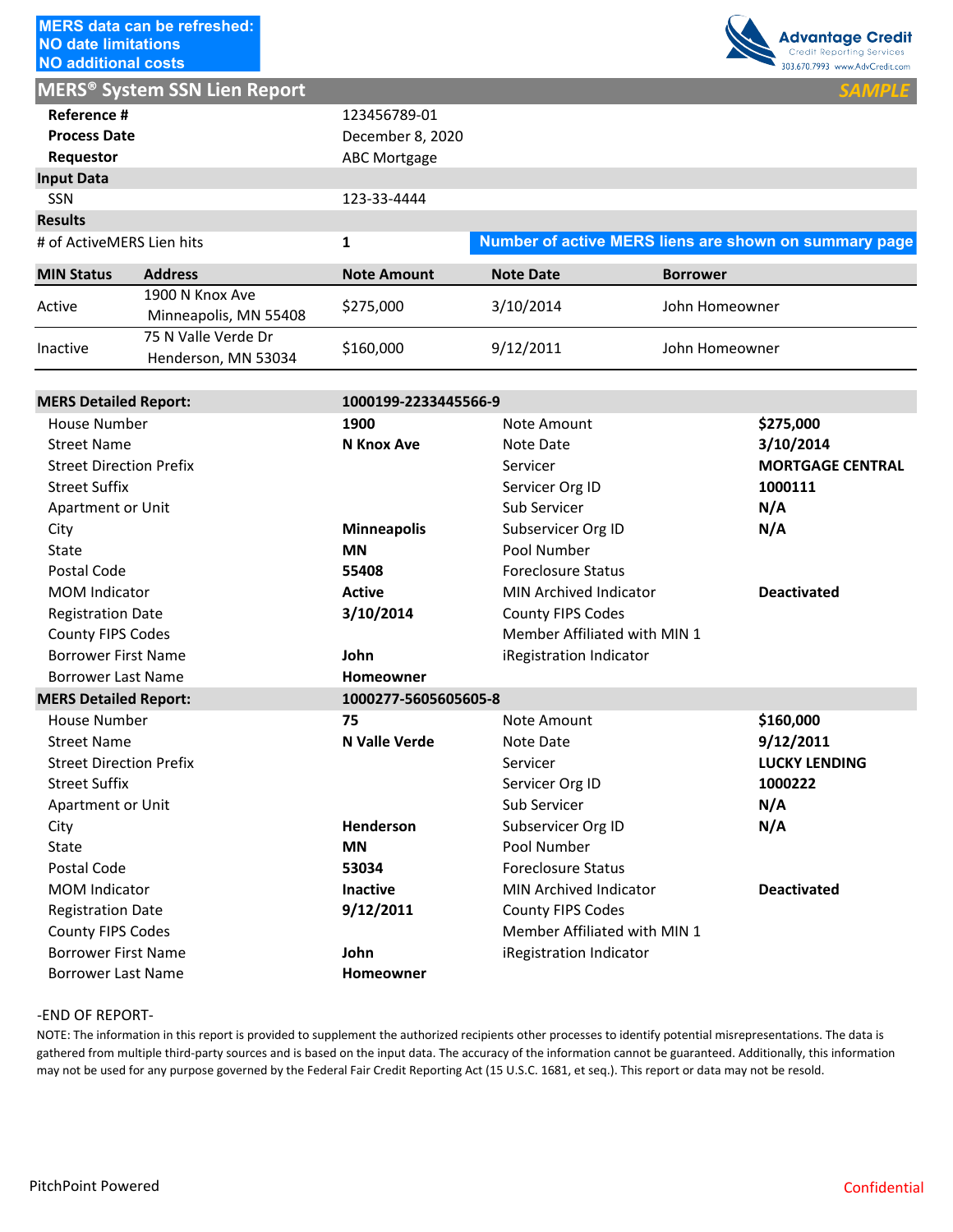# **Optional Add-On Report Shows civil court case history: bankruptcies, liens, and judgments**





| Reference #         | 123456789-01     |                           |                                    | <b>Bankruptcy data is typically</b>                                         |  |  |
|---------------------|------------------|---------------------------|------------------------------------|-----------------------------------------------------------------------------|--|--|
| <b>Process Date</b> | December 8, 2020 |                           | deactivated in the fraud report to |                                                                             |  |  |
| Requestor           | ABC Mortgage     |                           |                                    | eliminate operational time and costs<br>associated with clearing the credit |  |  |
| Input               |                  |                           |                                    | report AND fraud report findings.                                           |  |  |
| Name                | John Homeowner   |                           |                                    |                                                                             |  |  |
| <b>SSN</b>          | xxx-xx-4444      |                           |                                    |                                                                             |  |  |
| <b>Summary</b>      |                  |                           |                                    |                                                                             |  |  |
| Record type         | Date             | <b>Plaintiff/Chapter</b>  | Amount                             | <b>Status</b>                                                               |  |  |
| Lien                | 11/19/2018       | <b>State of Minnesota</b> | \$20,183.00                        |                                                                             |  |  |
| Judgment            | 3/14/2018        | Wells Fargo Bank          | \$9,297.00                         | Released                                                                    |  |  |
|                     |                  |                           |                                    |                                                                             |  |  |

# **Results Bankruptcy**

**No Records Found**

| <b>Results Lien</b>     |                              |                        |             |
|-------------------------|------------------------------|------------------------|-------------|
| Defendant name          | John Homeowner               | Filing date            | 11/19/2018  |
| Defendant address       | 1900 N Knox Ave Minneapolis, | Recording date         | 11/19/2018  |
|                         | MN 55408                     |                        |             |
| Plaintiff name          | State of Minnesota           | Case/Docket#           | 2015001211  |
| Lien issuing agency     | Franchise Tax Board          | Tax lien date / period | 12/31/2015  |
| Filing location         | <b>ALAME</b>                 | Tax serial lien cert # | 10006604608 |
| Filing / Doc type       | State tax lien               | Deed category type     | Placement   |
| Document type           | Initial filing               | Lien amount            | \$20,183.00 |
| <b>Results Judgment</b> |                              |                        |             |
| Defendant name          | John Homeowner               | Filing/Release date    | 1/8/2019    |
| Defendant address       | 1900 N Knox Ave Minneapolis, | Recording date         | 3/14/2018   |
|                         | MN 55408                     | Case/Docket#           | MCV40360    |
| Plaintiff name          | Wells Fargo Bank             | Recording#             |             |
| Filing location         | ALAME                        | Deed type              |             |
| Filing / Doc type       | Judgment                     | judgment amount        | \$9,297.00  |
|                         |                              |                        |             |

### ‐‐END OF REPORT‐‐

NOTE: The information in this report is provided to supplement the authorized recipients other processes to identify potential misrepresentations. The data is gathered from multiple third-party sources and is based on the input data. The accuracy of the information cannot be guaranteed. This report or data may not be resold.

**If case shows as released, the status will show on the summary section and details.** 

**When satisfaction is not found, Status will remain blank.**

**Unreleased lien and judgment count is reported on summary page.**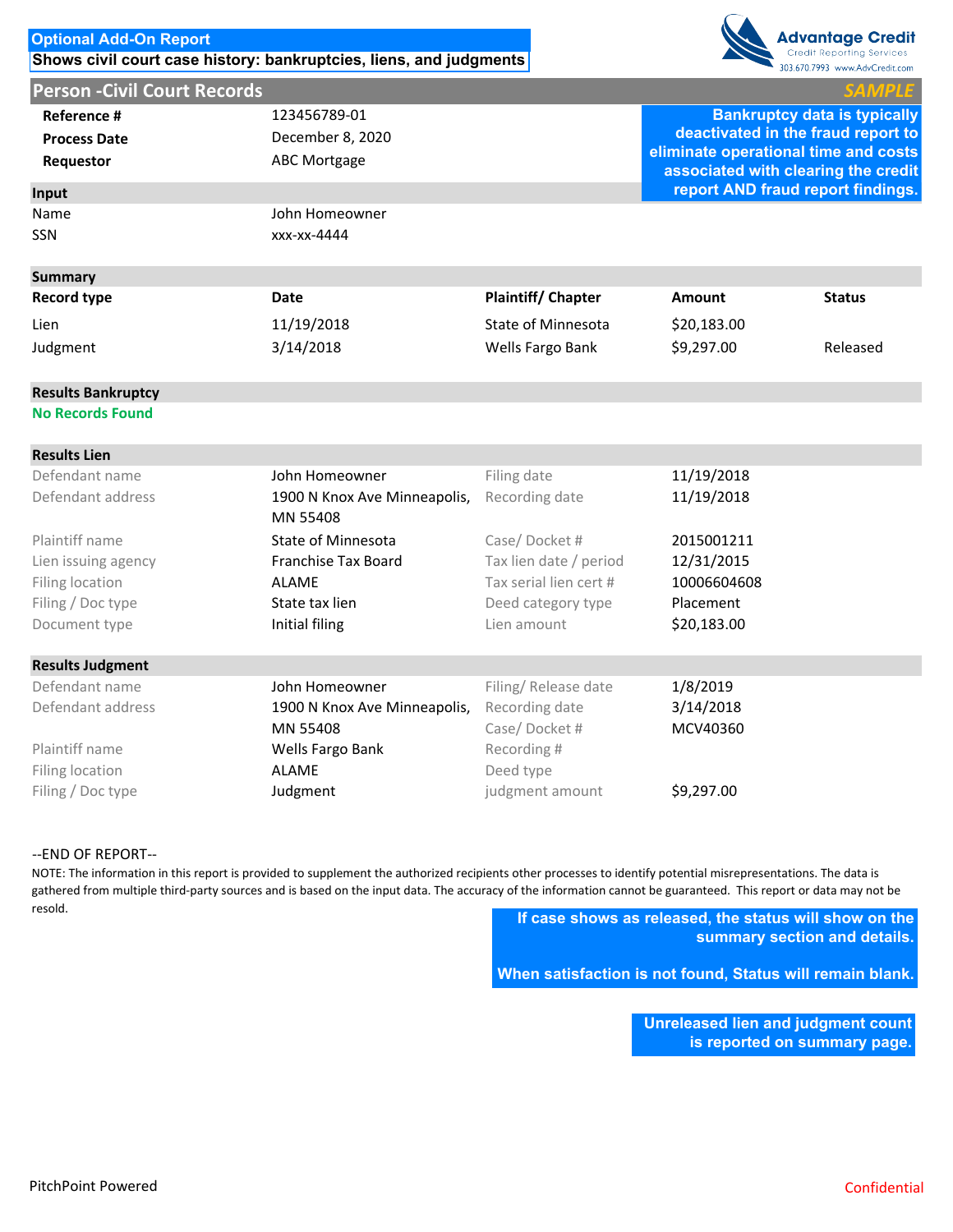

| Reference #                                           | 123456789-01             |                                                                             |
|-------------------------------------------------------|--------------------------|-----------------------------------------------------------------------------|
| <b>Process Date</b>                                   | December 8, 2020         |                                                                             |
| Requestor                                             | <b>ABC Mortgage</b>      |                                                                             |
| <b>Input Data</b>                                     |                          |                                                                             |
| Company name                                          | London Leaf              |                                                                             |
| <b>Street</b>                                         | 100 Central Avenue       |                                                                             |
| <b>City</b>                                           | Minneapolis              |                                                                             |
| <b>State</b>                                          | <b>MN</b>                |                                                                             |
| Zip                                                   | 55400                    |                                                                             |
| Phone                                                 | 612-300-3000             |                                                                             |
| <b>Results: Company Search</b>                        |                          |                                                                             |
| <b>Company found</b>                                  | Yes                      | <b>Business directory search for employer.</b>                              |
| Company name                                          | London Leaf Inc.         |                                                                             |
| <b>Street</b>                                         | 100 Central Avenue South | Returns details about the company,<br>including known address and phone for |
| <b>City</b>                                           | Minneapolis              | the business, and key executives.                                           |
| <b>State</b>                                          | <b>MN</b>                |                                                                             |
| Zip                                                   | 55400                    |                                                                             |
| Phone                                                 | 612-300-3000             |                                                                             |
| Year established                                      | 1996                     |                                                                             |
| Year of first appearance                              | 1996                     |                                                                             |
| <b>Estimated sales volume</b>                         | \$1M                     |                                                                             |
| <b>Number of employees</b>                            | 5                        |                                                                             |
| <b>Key executive</b>                                  | Jim Brown; President     |                                                                             |
| <b>Primary URL</b>                                    | londonleaflife.com       |                                                                             |
| <b>Results: Reverse Phone Lookup</b>                  |                          |                                                                             |
| <b>Phone number found</b>                             | Yes                      | Tests phone number from 1003 file against                                   |
| Location                                              | U.S. Type Address        | phone billing databases, and returns the                                    |
| <b>Type</b>                                           | <b>Business</b>          | registered owner of the phone number.                                       |
| Input Phone # listed to                               | London Leaf Inc.         | Can be used as an independent verification                                  |
| <b>Address</b>                                        | 100 Central Ave          | source for phone number in VOE.                                             |
| <b>City</b>                                           | Minneapolis              |                                                                             |
| <b>State</b>                                          | <b>MN</b>                |                                                                             |
| <b>Results: Distance from employment to residence</b> |                          |                                                                             |
| Property                                              | <b>Current address</b>   | <b>Subject Property</b>                                                     |
| <b>Driving distance</b>                               | 7 miles                  | 15 miles                                                                    |
| Roadway driving time                                  | 11 minutes               | 20 minutes                                                                  |

#### ‐‐END OF REPORT‐‐

**Employer ID Report** 

NOTE: The information in this report is provided to supplement the authorized recipients other processes to identify potential misrepresentations. The data is gathered from multiple third-party sources and is based on the input data. The accuracy of the information cannot be guaranteed. Additionally, this information may not be used for any purpose governed by the Federal Fair Credit Reporting Act (15 U.S.C. 1681, et seq.). This report or data may not be resold.

**Tests drive time distance from residence address to employer, and subject property to employer.** 

**Can help determine risk of subject property being used as non-primary residence on a purchase loan.**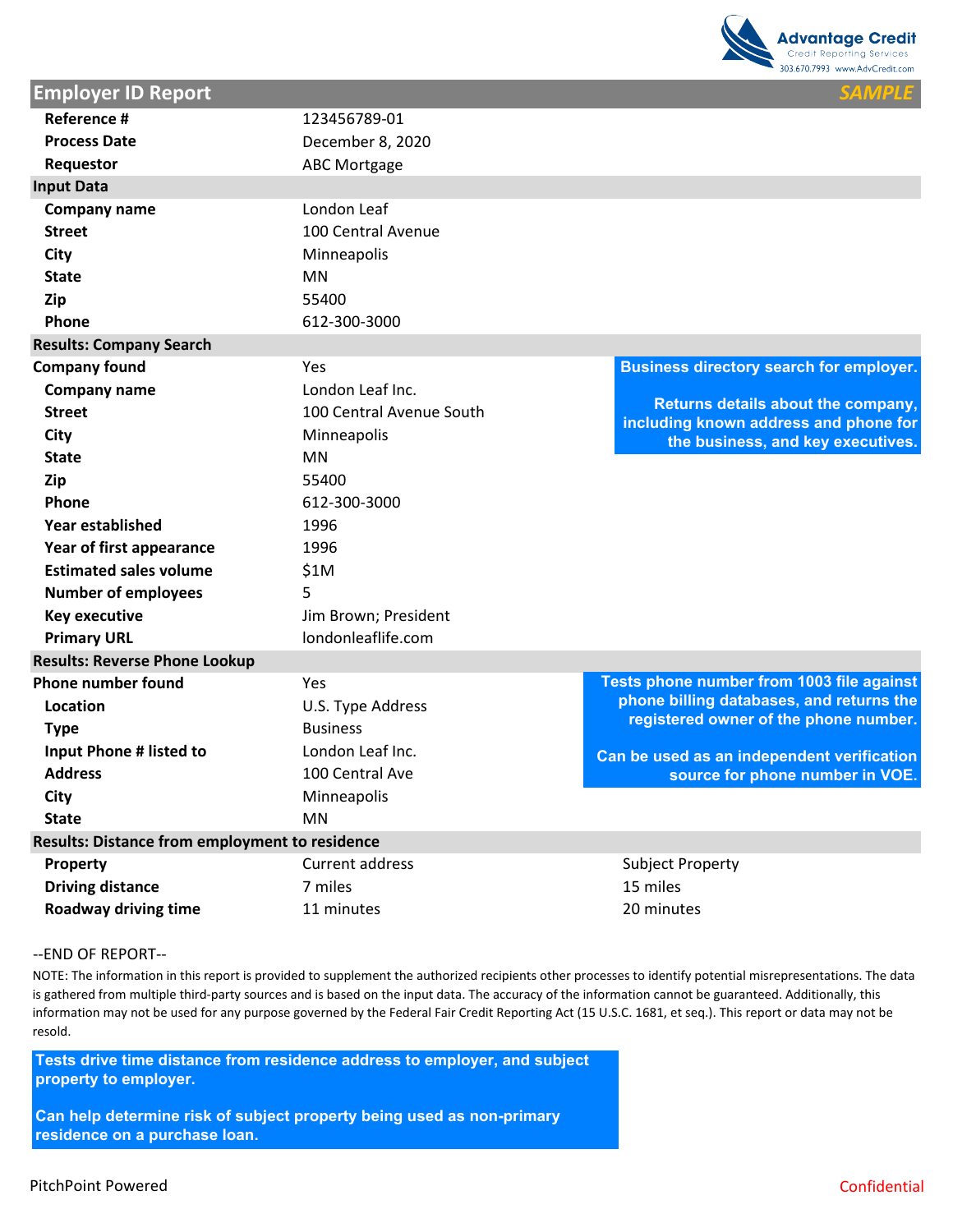|                 |                          |                                                        |                                         |                          |                                                                         |                          |                                                         |                |                                                   |                      |                              | <b>Advantage Credit</b><br>Credit Reporting Services<br>303.670.7993 www.AdvCredit.com |
|-----------------|--------------------------|--------------------------------------------------------|-----------------------------------------|--------------------------|-------------------------------------------------------------------------|--------------------------|---------------------------------------------------------|----------------|---------------------------------------------------|----------------------|------------------------------|----------------------------------------------------------------------------------------|
|                 |                          | <b>Subject Property Report</b>                         |                                         |                          |                                                                         |                          |                                                         |                |                                                   |                      |                              | <b>SAMPLE</b>                                                                          |
|                 | Reference #              |                                                        | 123456789-01                            |                          | Standardized address from the county deed recorder and/or tax assessor. |                          |                                                         |                |                                                   |                      |                              |                                                                                        |
|                 | <b>Process Date</b>      |                                                        | December 8, 2020                        |                          |                                                                         |                          |                                                         |                |                                                   |                      |                              |                                                                                        |
|                 | Requestor                |                                                        | <b>ABC Mortgage</b>                     |                          |                                                                         |                          |                                                         |                |                                                   |                      |                              | Highlights the last transfer event from complete transaction history                   |
|                 | <b>Inquiry Data</b>      |                                                        |                                         |                          |                                                                         |                          |                                                         |                |                                                   |                      |                              | (transfers, finance records, releases) below.                                          |
| <b>Street</b>   |                          |                                                        | 1900 N Knox Ave                         |                          |                                                                         |                          |                                                         |                |                                                   |                      |                              |                                                                                        |
| <b>ZIP</b>      |                          |                                                        | 55408                                   |                          | Shows current year's property taxes, including delinquencies reported.  |                          |                                                         |                |                                                   |                      |                              |                                                                                        |
|                 |                          | <b>Property Record Identified</b>                      |                                         |                          |                                                                         |                          | <b>Last Transfer</b>                                    |                |                                                   |                      |                              |                                                                                        |
| <b>Address</b>  |                          |                                                        | 1900 N KNOX AVE, MINNEAPOLIS, MN, 55408 |                          |                                                                         |                          | <b>Recording Date</b>                                   |                |                                                   | 3/10/2014            |                              |                                                                                        |
| <b>APN</b>      |                          |                                                        | 233-6754-001-101                        |                          |                                                                         | <b>Sale Price</b>        |                                                         |                | \$300,000                                         |                      |                              |                                                                                        |
|                 | <b>Legal Description</b> |                                                        | LOT: 82 INDIAN HILLS SUBDIVISION        |                          |                                                                         |                          | <b>Seller</b>                                           |                |                                                   | DAVID & MELINDA COOK |                              |                                                                                        |
|                 | <b>Current Owner</b>     |                                                        |                                         |                          |                                                                         |                          |                                                         |                |                                                   |                      |                              |                                                                                        |
| Owner(s)        |                          |                                                        | <b>JOHN HOMEOWNER</b>                   |                          |                                                                         |                          | <b>Mailing Address</b>                                  |                |                                                   | 1900 N KNOX AVE      |                              |                                                                                        |
| <b>Use Code</b> |                          |                                                        | <b>SFR</b>                              |                          |                                                                         |                          | <b>Mailing City</b>                                     |                |                                                   | <b>MINNEAPOLIS</b>   |                              |                                                                                        |
|                 | <b>Owner Occupied</b>    |                                                        | Yes                                     |                          |                                                                         |                          | <b>Mailing State</b>                                    |                |                                                   | MN                   |                              |                                                                                        |
|                 |                          | <b>Property Tax Information</b>                        |                                         |                          |                                                                         |                          | <b>Mailing Zip</b>                                      |                |                                                   | 55408                |                              |                                                                                        |
|                 |                          |                                                        |                                         |                          |                                                                         |                          |                                                         |                |                                                   |                      |                              |                                                                                        |
|                 |                          | <b>Total Taxable Value</b><br><b>Improvement Value</b> | \$291,000<br>\$242,000                  |                          |                                                                         |                          | Total Market Value<br><b>Delinquent Year</b>            |                |                                                   | \$291,000<br>2019    |                              |                                                                                        |
|                 | <b>Land Value</b>        |                                                        | \$49,000                                |                          |                                                                         |                          | <b>Assessment Year</b>                                  |                |                                                   | 2020                 |                              |                                                                                        |
|                 | <b>Tax Amount</b>        |                                                        | \$2,844                                 |                          |                                                                         |                          |                                                         |                |                                                   |                      |                              |                                                                                        |
|                 |                          | <b>Transaction History</b>                             |                                         |                          |                                                                         |                          |                                                         |                |                                                   |                      |                              |                                                                                        |
|                 |                          | Recording Type /                                       | <b>Description</b>                      |                          |                                                                         | Sale /                   | <b>Buyer or</b>                                         |                |                                                   | Seller /             |                              |                                                                                        |
| Date            |                          | Doc.#                                                  |                                         |                          |                                                                         | Loan                     | <b>Borrower</b>                                         |                |                                                   | Lender               |                              |                                                                                        |
|                 | 6/26/2020                | Finance                                                | MORTGAGE MODIFICATION AGREEMNT,         |                          |                                                                         | \$206,780                | JOHN HOMEOWNER                                          |                |                                                   |                      |                              | Lender: MORTGAGE CENTRAL                                                               |
|                 |                          | 9999                                                   | CONVENTIONAL                            |                          |                                                                         |                          |                                                         |                |                                                   |                      |                              |                                                                                        |
|                 | 3/10/2014                | Sale                                                   | WARRANTY DEED, CONVENTIONAL             |                          | \$300,000                                                               | JOHN HOMEOWNER           |                                                         |                |                                                   |                      | Seller: DAVID & MELINDA COOK |                                                                                        |
|                 |                          | 11112                                                  |                                         |                          | \$275,000                                                               | Lender: MORTGAGE CENTRAL |                                                         |                |                                                   |                      |                              |                                                                                        |
|                 | 3/10/2014                | Release                                                | <b>DEED OF RELEASE</b>                  |                          |                                                                         |                          |                                                         |                |                                                   |                      |                              |                                                                                        |
|                 |                          | 000027192                                              | Deed Doc #: 77778                       |                          |                                                                         |                          |                                                         |                |                                                   |                      |                              |                                                                                        |
|                 | 5/10/2010                | Sale                                                   | SPECIAL WARRANTY DEED, FHA              |                          |                                                                         | \$250,000                | <b>DAVID &amp; MELINDA COOK</b><br>Seller: SCOTT BRIGGS |                |                                                   |                      |                              |                                                                                        |
|                 |                          | 77778                                                  |                                         |                          |                                                                         | \$242,000                |                                                         |                |                                                   | Lender: QUICK LOANS  |                              |                                                                                        |
|                 |                          |                                                        |                                         |                          |                                                                         |                          |                                                         |                |                                                   |                      |                              |                                                                                        |
| Ind.            |                          | Map Prox Buyer<br>(mi) Address                         |                                         | <b>Recording</b><br>Date | <b>Price</b>                                                            | $$$ / SqFt               | <b>SqFt</b>                                             | Rms/<br>Brms/  | Year Built Lot Area                               |                      | Pool                         | <b>Land Use</b>                                                                        |
|                 |                          |                                                        |                                         |                          |                                                                         |                          |                                                         |                |                                                   |                      |                              |                                                                                        |
|                 |                          | <b>Property Identified</b>                             |                                         |                          |                                                                         |                          |                                                         |                |                                                   |                      |                              |                                                                                        |
| 0               |                          | - HOMEOWNER, JOHN<br>1900 N KNOX AVE                   |                                         | 3/10/2014                | \$300,000                                                               | \$<br>164                |                                                         | $1,832$ 5/2/2  | 1995                                              | 15701                | M,                           | <b>SFR</b>                                                                             |
|                 |                          | MINNEAPOLIS, MN 55408                                  |                                         |                          |                                                                         |                          |                                                         |                |                                                   |                      |                              |                                                                                        |
|                 |                          | <b>Recent Neighborhood Sales</b>                       |                                         |                          |                                                                         |                          |                                                         |                |                                                   |                      |                              |                                                                                        |
| $\mathbf{1}$    |                          | 0.49 BONNEAU, LAURA                                    |                                         |                          | $11/18/2020$ \$ 285,000                                                 | \$<br>190                |                                                         | $1,500$ 8/3/2  | 1993                                              | 10000                | N.                           | <b>SFR</b>                                                                             |
|                 |                          | 2801 PUMPKIN AVE S                                     |                                         |                          |                                                                         |                          |                                                         |                |                                                   |                      |                              |                                                                                        |
|                 |                          | MINNEAPOLIS, MN 55406                                  |                                         |                          |                                                                         |                          |                                                         |                |                                                   |                      |                              |                                                                                        |
| $\overline{2}$  |                          | $0.34$ OZEL, BORA                                      |                                         |                          | 11/16/2020 \$309,000                                                    | \$<br>155                |                                                         | $2,000$ 12/4/2 | 2000                                              | 11000                | N.                           | SFR                                                                                    |
|                 |                          | 2700 HARBOR CT                                         |                                         |                          |                                                                         |                          |                                                         |                |                                                   |                      |                              |                                                                                        |
|                 |                          | MINNEAPOLIS, MN 55396                                  |                                         |                          |                                                                         |                          |                                                         |                |                                                   |                      |                              |                                                                                        |
| 3               |                          | 0.32 TWESME, JAMES                                     |                                         |                          | $11/11/2020$ \$ 330,000                                                 | \$<br>206                |                                                         | $1,600$ 8/3/2  | 2000                                              | 12000                | Υ                            | <b>SFR</b>                                                                             |
|                 |                          | 5106 SPRING CT                                         |                                         |                          |                                                                         |                          |                                                         |                |                                                   |                      |                              |                                                                                        |
|                 |                          | MINNEAPOLIS, MN 55366                                  |                                         |                          |                                                                         |                          |                                                         |                |                                                   |                      |                              |                                                                                        |
| 4               |                          | 0.24 WALSH, PATRICK                                    |                                         |                          | 10/22/2020 \$306,000                                                    | \$<br>162                |                                                         | $1,885$ 7/2/1  | 1999                                              | 17887                | N                            | <b>SFR</b>                                                                             |
|                 |                          | 1107 SPRING CT                                         |                                         |                          |                                                                         |                          |                                                         |                |                                                   |                      |                              |                                                                                        |
| 5               |                          | MINNEAPOLIS, MN 55366                                  |                                         |                          | 10/14/2020 \$273,000                                                    | 5<br>178                 |                                                         | $1,532$ 9/3/2  | 1990                                              | 14100                | lN.                          | <b>SFR</b>                                                                             |
|                 |                          | 0.41 SCHAEFER, STACEY<br>306 N WHITNEY WAY             |                                         |                          |                                                                         |                          |                                                         |                |                                                   |                      |                              |                                                                                        |
|                 |                          | MINNEAPOLIS, MN 55556                                  |                                         |                          | Nearby neighborhood sales can be turned off to                          |                          |                                                         |                |                                                   |                      |                              |                                                                                        |
|                 |                          |                                                        |                                         |                          |                                                                         |                          |                                                         |                | avoid conflict with comparables used in appraisal |                      |                              |                                                                                        |
|                 | DitchDoint Dowared       |                                                        |                                         |                          | report or AVM.                                                          |                          |                                                         |                |                                                   |                      |                              |                                                                                        |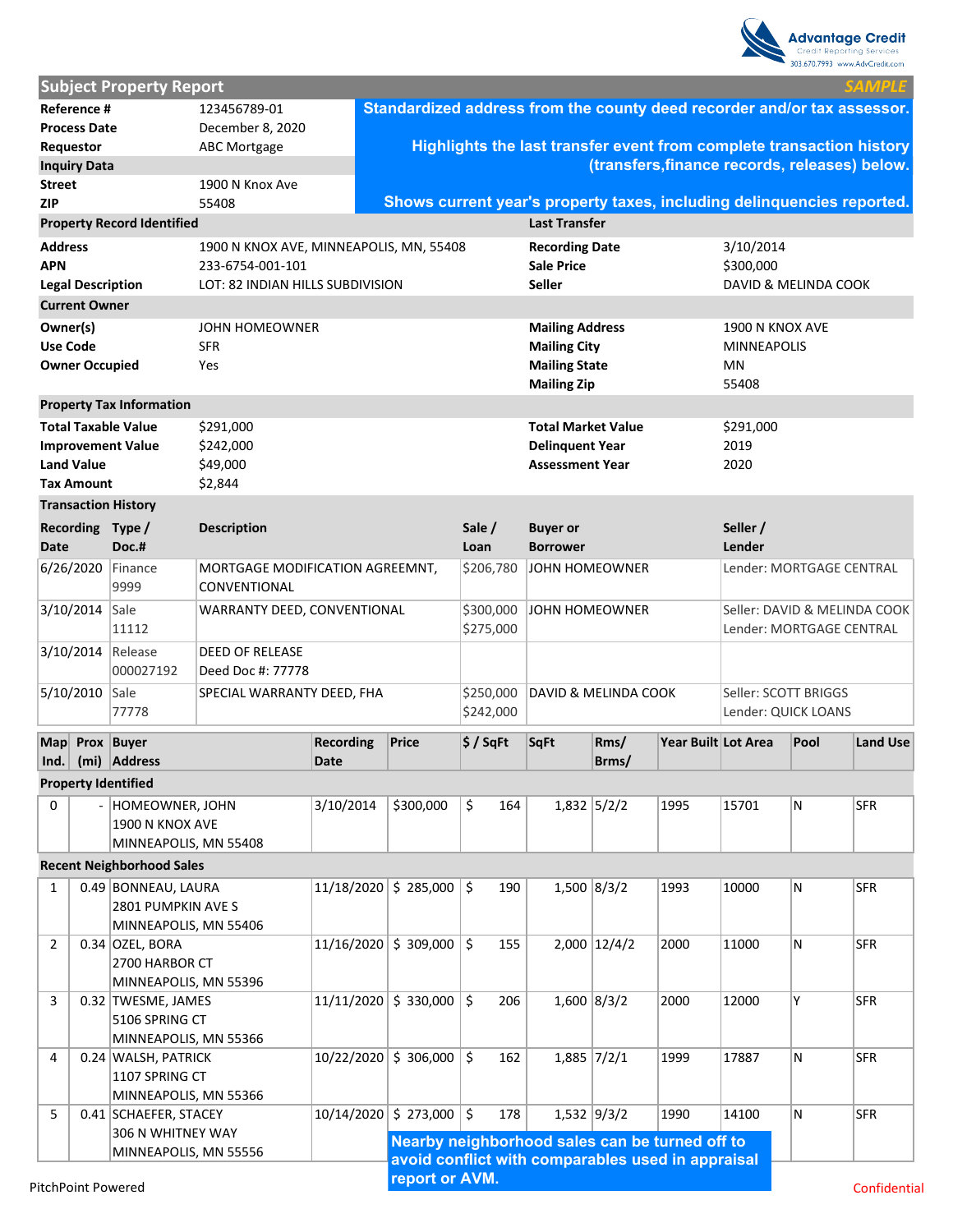

| <b>Subject Property Report</b> |                  | <b>SAMPLE</b> |  |
|--------------------------------|------------------|---------------|--|
| Reference #                    | 123456789-01     |               |  |
| <b>Process Date</b>            | December 8, 2020 |               |  |
| Requestor                      | ABC Mortgage     |               |  |
| <b>Inquiry Data</b>            |                  |               |  |
| <b>Street</b>                  | 1900 N Knox Ave  |               |  |
| <b>ZIP</b>                     | 55408            |               |  |
| Map                            |                  |               |  |



**Not displayed when nearby sales are not included.** 

#### ‐END OF REPORT‐

NOTE: The information in this report is provided to supplement the authorized recipients other processes to identify potential misrepresentations. The data is gathered from multiple third‐party sources and is based on the input data. The accuracy of the information cannot be guaranteed. Additionally, this information may not be used for any purpose governed by the Federal Fair Credit Reporting Act (15 U.S.C. 1681, et seq.). This report or data may not be resold. **Map page option to display or not display.**<br>
PEND OF REPORT-<br>
NOTE: The information in this report is provided to supplement the authorized recipients other processes to identify potential misrepresentations. The data is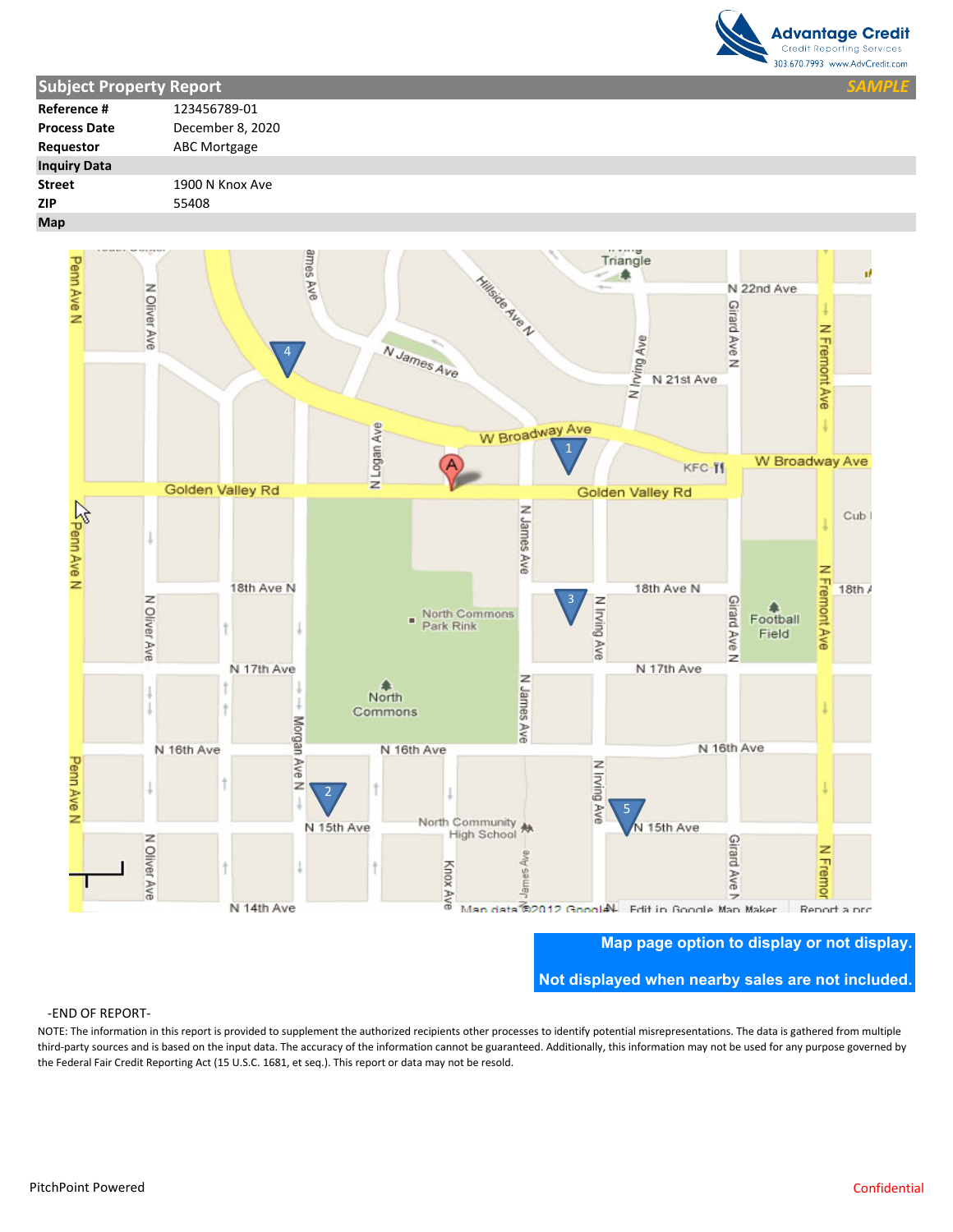

|                                         | <b>SAMPLE</b> |
|-----------------------------------------|---------------|
| 123456789-01                            |               |
| December 8, 2020                        |               |
| ABC Mortgage                            |               |
|                                         |               |
| MN                                      |               |
| Minneapolis-St. Paul-Bloomington, MN-WI |               |
| 2014 Q1                                 |               |
| \$300,000                               |               |
|                                         |               |

#### **HPI Estimated Value**



### **HPI Estimated Value**

|                         |         |                       | <b>HPI Estimated</b> |
|-------------------------|---------|-----------------------|----------------------|
|                         | Date    | <b>Original Value</b> | <b>Current Value</b> |
| <b>Purchase Price</b>   | 2014 Q1 | \$300,000             | \$369.022            |
| <b>Assessment Value</b> | 2020 Q1 | \$291,000             | \$295.740            |

### **Property Value Change**

# **Uses FHFA Home Price Index sales trends to assess estimated value based on previous purchase (price and date).**

The HPI Estimated current value is calculated using the original value (purchase price or assessment value) and calculating a current value based on the

neighborhood price trends since then.

| <b>Start Quarter</b> | <b>Value Quarter</b> | % Change for period | <b>On previous puremase (price and date).</b>                                |
|----------------------|----------------------|---------------------|------------------------------------------------------------------------------|
| 2019 Q3              | 2019 Q4              | 1.4%                |                                                                              |
| 2019 Q4              | 2020 Q1              | 1.5%                | The % Change for Period is calculated the % change in the neighborhood price |
| 2020 Q1              | 2020 Q2              | 1.6%                | index between the Start Quarter and the Value Quarter.                       |
| 2020 Q2              | 2020 Q3              | 1.6%                |                                                                              |

NOTE: The HPI Estimated Value does not project the actual value of any particular house. Rather, it projects what a given house purchased at a point in time would be worth today if it appreciated/depreciated at the average rate of all homes in the area. The actual value of any house will depend on the local real estate market, house condition and age, home improvements made and needed, and many other factors.

#### ‐END OF REPORT‐

NOTE: The information in this report is provided to supplement the authorized recipients other processes to identify potential misrepresentations. The data is gathered from multiple third-party sources and is based on the input data. The accuracy of the information cannot be guaranteed. Additionally, this information may not be used for any purpose governed by the Federal Fair Credit Reporting Act (15 U.S.C. 1681, et seq.). This report or data may not be resold.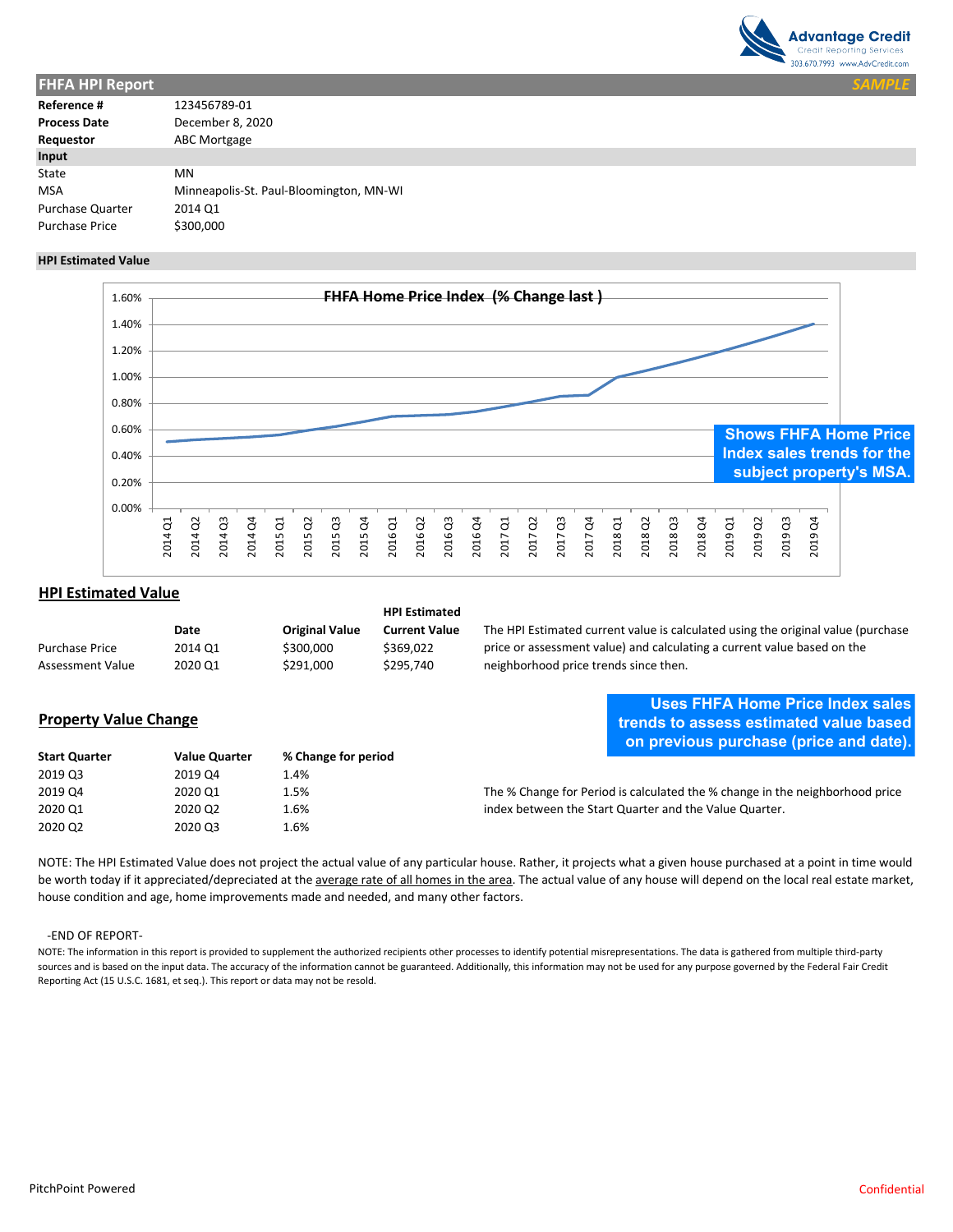| <b>NO date limitations</b><br><b>NO additional costs</b> | <b>FEMA data can be refreshed:</b>                                                                                                                                                                                                                                                                 |                                                                                                                                                                                                                                                 |                   |                 | <b>Advantage Credit</b><br><b>Credit Reporting Services</b><br>303.670.7993 www.AdvCredit.com                                                                                                                                                                                                                                                                                 |
|----------------------------------------------------------|----------------------------------------------------------------------------------------------------------------------------------------------------------------------------------------------------------------------------------------------------------------------------------------------------|-------------------------------------------------------------------------------------------------------------------------------------------------------------------------------------------------------------------------------------------------|-------------------|-----------------|-------------------------------------------------------------------------------------------------------------------------------------------------------------------------------------------------------------------------------------------------------------------------------------------------------------------------------------------------------------------------------|
| <b>FEMA Report</b>                                       |                                                                                                                                                                                                                                                                                                    |                                                                                                                                                                                                                                                 |                   |                 |                                                                                                                                                                                                                                                                                                                                                                               |
| Reference #                                              | 123456789-01                                                                                                                                                                                                                                                                                       |                                                                                                                                                                                                                                                 |                   |                 |                                                                                                                                                                                                                                                                                                                                                                               |
| <b>Process Date</b>                                      | December 8, 2020                                                                                                                                                                                                                                                                                   |                                                                                                                                                                                                                                                 |                   |                 |                                                                                                                                                                                                                                                                                                                                                                               |
| Requestor                                                | <b>ABC Mortgage</b>                                                                                                                                                                                                                                                                                |                                                                                                                                                                                                                                                 |                   |                 |                                                                                                                                                                                                                                                                                                                                                                               |
| Input                                                    |                                                                                                                                                                                                                                                                                                    |                                                                                                                                                                                                                                                 |                   |                 |                                                                                                                                                                                                                                                                                                                                                                               |
| State                                                    | Minnesota                                                                                                                                                                                                                                                                                          |                                                                                                                                                                                                                                                 |                   |                 | <b>Shows FEMA Declared Disasters for</b>                                                                                                                                                                                                                                                                                                                                      |
| ZIP                                                      | 55408                                                                                                                                                                                                                                                                                              |                                                                                                                                                                                                                                                 |                   |                 | the county of the subject property.                                                                                                                                                                                                                                                                                                                                           |
|                                                          | FEMA Declared Disasters -last 120 days                                                                                                                                                                                                                                                             |                                                                                                                                                                                                                                                 |                   |                 |                                                                                                                                                                                                                                                                                                                                                                               |
| Disaster#                                                | Title                                                                                                                                                                                                                                                                                              | <b>Declaration Date</b>                                                                                                                                                                                                                         | <b>Begin Date</b> | <b>End Date</b> |                                                                                                                                                                                                                                                                                                                                                                               |
| State                                                    | Disaster Type                                                                                                                                                                                                                                                                                      | Incicent Type                                                                                                                                                                                                                                   | Area              |                 | Program Declared                                                                                                                                                                                                                                                                                                                                                              |
| 2001                                                     | <b>Wild Fires and Tornadoes</b>                                                                                                                                                                                                                                                                    | 8/30/2020                                                                                                                                                                                                                                       | 8/29/2020         | 9/2/2020        |                                                                                                                                                                                                                                                                                                                                                                               |
| MN                                                       | <b>DR</b>                                                                                                                                                                                                                                                                                          | <b>Severe Storm</b>                                                                                                                                                                                                                             | Hennepin (County) |                 | IH:NO HM: YES IA: NO PA: YES                                                                                                                                                                                                                                                                                                                                                  |
|                                                          | <b>FEMA Declared Disasters -last 24 months</b>                                                                                                                                                                                                                                                     |                                                                                                                                                                                                                                                 |                   |                 |                                                                                                                                                                                                                                                                                                                                                                               |
| Disaster#                                                | Title                                                                                                                                                                                                                                                                                              | <b>Declaration Date</b>                                                                                                                                                                                                                         | <b>Begin Date</b> | End Date        |                                                                                                                                                                                                                                                                                                                                                                               |
| <b>State</b>                                             | Disaster Type                                                                                                                                                                                                                                                                                      | Incicent Type                                                                                                                                                                                                                                   | Area              |                 | Program Declared                                                                                                                                                                                                                                                                                                                                                              |
| 1990                                                     | Severe Storms and Tornadoes                                                                                                                                                                                                                                                                        | 11/4/2019                                                                                                                                                                                                                                       | 5/21/2017         | 5/22/2017       |                                                                                                                                                                                                                                                                                                                                                                               |
| MN                                                       | DR                                                                                                                                                                                                                                                                                                 | Severe Storm                                                                                                                                                                                                                                    | Hennepin (County) |                 | IH:NO HM: YES IA: NO PA: YES                                                                                                                                                                                                                                                                                                                                                  |
|                                                          | IA= Individual Assistance program provides money and services to people in declared disaster areas<br>Disaster types: DR= major disaster; EM= emergency assistance; FM= fire management<br>the Federal Fair Credit Reporting Act (15 U.S.C. 1681, et seq.). This report or data may not be resold. | PA= Public Assistance program to governments for emergency work and the repair or replacement of disaster-damaged facilities<br>HM= Hazard Mitigation program to governments to reduce long term risk to life and property from natural hazards |                   |                 | NOTE: The information in this report is provided to supplement the authorized recipients other processes to identify potential misrepresentations. The data is gathered from multiple<br>third-party sources and is based on the input data. The accuracy of the information cannot be guaranteed. Additionally, this information may not be used for any purpose governed by |
|                                                          |                                                                                                                                                                                                                                                                                                    |                                                                                                                                                                                                                                                 |                   |                 |                                                                                                                                                                                                                                                                                                                                                                               |
| PitchPoint Powered                                       |                                                                                                                                                                                                                                                                                                    |                                                                                                                                                                                                                                                 |                   |                 | Confidential                                                                                                                                                                                                                                                                                                                                                                  |

#### **FEMA Declared Disasters ‐last 24 months**

| Disaster # | Title                       | Declaration Date | Begin Date        | End Date                     |
|------------|-----------------------------|------------------|-------------------|------------------------------|
| State      | Disaster Type               | Incicent Type    | Area              | Program Declared             |
| 1990       | Severe Storms and Tornadoes | 11/4/2019        | 5/21/2017         | 5/22/2017                    |
| MN         | DR                          | Severe Storm     | Hennepin (County) | IH:NO HM: YES IA: NO PA: YES |

#### ‐END OF REPORT‐

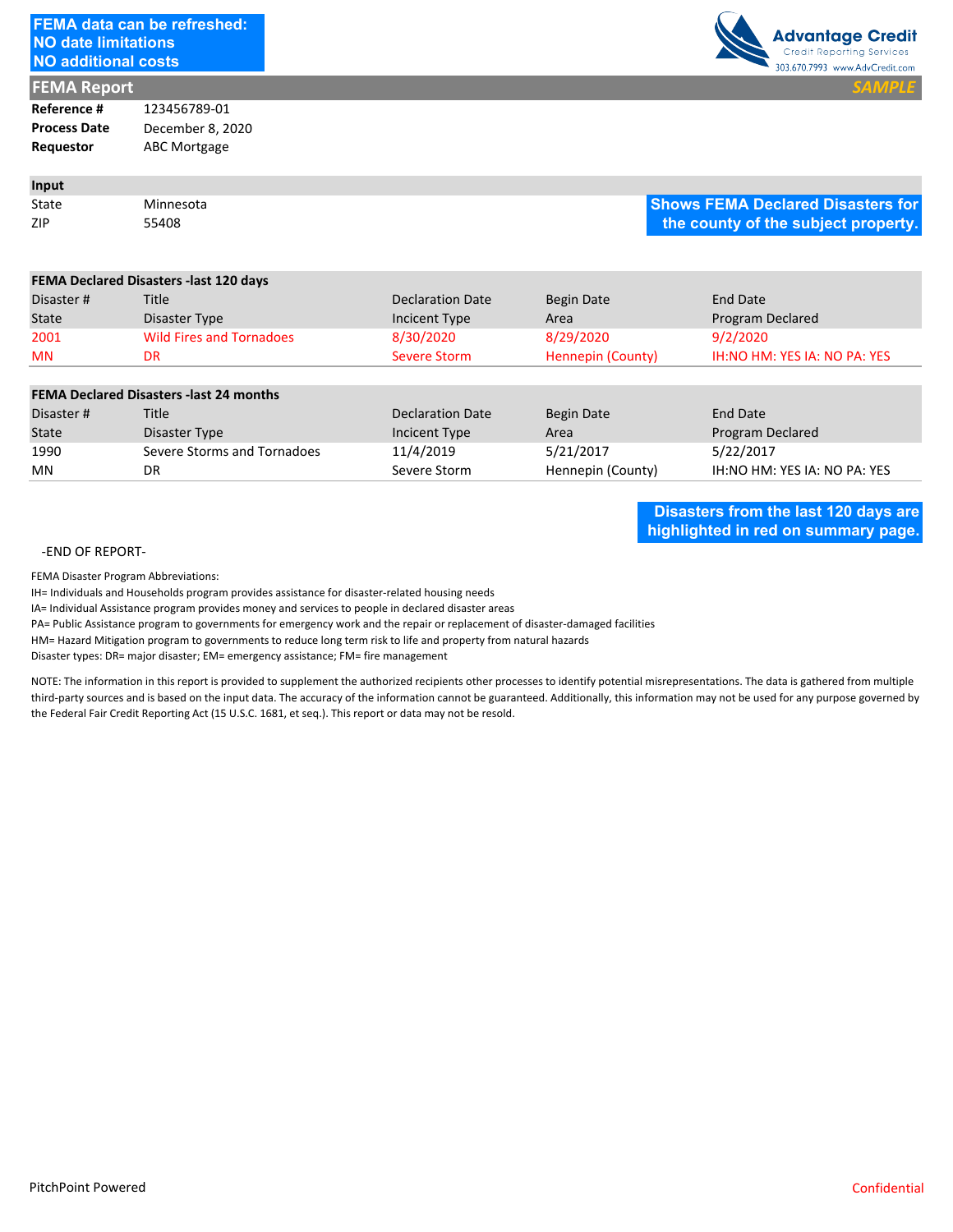| Participant data can be refreshed:<br><b>NO date limitations</b><br><b>NO additional costs</b>                                                                                                                                                                                                                                                                                                                                                                                                                                                                                        |                                                         |           |                                                                                                                                             |  |                                                                                    | <b>Advantage Credit</b><br>Credit Reporting Services<br>303.670.7993 www.AdvCredit.com                                                                                                                                                                                                                                                                                                                                                                                                                                                                                                                                                                                                                                     |
|---------------------------------------------------------------------------------------------------------------------------------------------------------------------------------------------------------------------------------------------------------------------------------------------------------------------------------------------------------------------------------------------------------------------------------------------------------------------------------------------------------------------------------------------------------------------------------------|---------------------------------------------------------|-----------|---------------------------------------------------------------------------------------------------------------------------------------------|--|------------------------------------------------------------------------------------|----------------------------------------------------------------------------------------------------------------------------------------------------------------------------------------------------------------------------------------------------------------------------------------------------------------------------------------------------------------------------------------------------------------------------------------------------------------------------------------------------------------------------------------------------------------------------------------------------------------------------------------------------------------------------------------------------------------------------|
| <b>Watch List Report</b>                                                                                                                                                                                                                                                                                                                                                                                                                                                                                                                                                              |                                                         |           |                                                                                                                                             |  |                                                                                    | <b>SAMPLE</b>                                                                                                                                                                                                                                                                                                                                                                                                                                                                                                                                                                                                                                                                                                              |
| Reference #<br><b>Process Date</b><br>Requestor                                                                                                                                                                                                                                                                                                                                                                                                                                                                                                                                       | 123456789-01<br>December 8, 2020<br><b>ABC Mortgage</b> |           | Participants can be checked on up<br>to 22 exclusion lists.<br><b>Customer specific or investor</b><br>exclusion lists can be easily added. |  | <b>Watchlists</b><br>(1) OFAC-SDN<br>(2) SAM-EPLS<br>$(3)$ HUD-LDP<br>(4) FHFA-SCP | (5) GSE/Investor Exclusion List<br>(7) Custom Exclusion List<br>(8) FNMA Fraudulent Employer<br>(9) Marijuana Industry List                                                                                                                                                                                                                                                                                                                                                                                                                                                                                                                                                                                                |
| <b>Input: Excluded Party Search</b>                                                                                                                                                                                                                                                                                                                                                                                                                                                                                                                                                   |                                                         | State     | <b>Role Type</b>                                                                                                                            |  |                                                                                    |                                                                                                                                                                                                                                                                                                                                                                                                                                                                                                                                                                                                                                                                                                                            |
| John Homeowner                                                                                                                                                                                                                                                                                                                                                                                                                                                                                                                                                                        |                                                         | <b>MN</b> | <b>Borrower</b>                                                                                                                             |  | <b>No Match</b>                                                                    |                                                                                                                                                                                                                                                                                                                                                                                                                                                                                                                                                                                                                                                                                                                            |
| <b>JOHN HOMEOWNER</b>                                                                                                                                                                                                                                                                                                                                                                                                                                                                                                                                                                 |                                                         | <b>MN</b> | Seller                                                                                                                                      |  | <b>No Match</b>                                                                    |                                                                                                                                                                                                                                                                                                                                                                                                                                                                                                                                                                                                                                                                                                                            |
| London Leaf                                                                                                                                                                                                                                                                                                                                                                                                                                                                                                                                                                           |                                                         | <b>MN</b> | Employer                                                                                                                                    |  | Possible Match [9]                                                                 |                                                                                                                                                                                                                                                                                                                                                                                                                                                                                                                                                                                                                                                                                                                            |
| John Brown                                                                                                                                                                                                                                                                                                                                                                                                                                                                                                                                                                            |                                                         | <b>MN</b> | Underwriter                                                                                                                                 |  | <b>No Match</b>                                                                    |                                                                                                                                                                                                                                                                                                                                                                                                                                                                                                                                                                                                                                                                                                                            |
| Anjelica Mico                                                                                                                                                                                                                                                                                                                                                                                                                                                                                                                                                                         |                                                         | <b>MN</b> | <b>Title Agent</b>                                                                                                                          |  | <b>Possible Match [1]</b>                                                          |                                                                                                                                                                                                                                                                                                                                                                                                                                                                                                                                                                                                                                                                                                                            |
| <b>ABS Associates</b>                                                                                                                                                                                                                                                                                                                                                                                                                                                                                                                                                                 |                                                         | <b>MN</b> | <b>Closing Company</b>                                                                                                                      |  | <b>Possible Match [2]</b>                                                          |                                                                                                                                                                                                                                                                                                                                                                                                                                                                                                                                                                                                                                                                                                                            |
| Allen Lloyd                                                                                                                                                                                                                                                                                                                                                                                                                                                                                                                                                                           |                                                         | <b>MN</b> | Appraiser                                                                                                                                   |  | <b>No Match</b>                                                                    |                                                                                                                                                                                                                                                                                                                                                                                                                                                                                                                                                                                                                                                                                                                            |
| <b>Todd Agnew</b>                                                                                                                                                                                                                                                                                                                                                                                                                                                                                                                                                                     |                                                         | <b>MN</b> | Appraiser                                                                                                                                   |  | <b>No Match</b>                                                                    |                                                                                                                                                                                                                                                                                                                                                                                                                                                                                                                                                                                                                                                                                                                            |
| <b>Agnew Appraisals LLC</b>                                                                                                                                                                                                                                                                                                                                                                                                                                                                                                                                                           |                                                         | <b>MN</b> | Appraisal Company                                                                                                                           |  | <b>No Match</b>                                                                    |                                                                                                                                                                                                                                                                                                                                                                                                                                                                                                                                                                                                                                                                                                                            |
| Tom Smythe                                                                                                                                                                                                                                                                                                                                                                                                                                                                                                                                                                            |                                                         | <b>MN</b> | Loan Officer                                                                                                                                |  | <b>No Match</b>                                                                    |                                                                                                                                                                                                                                                                                                                                                                                                                                                                                                                                                                                                                                                                                                                            |
| <b>ABC Bank</b>                                                                                                                                                                                                                                                                                                                                                                                                                                                                                                                                                                       |                                                         | ΜN        | Lender Company                                                                                                                              |  | <b>No Match</b>                                                                    |                                                                                                                                                                                                                                                                                                                                                                                                                                                                                                                                                                                                                                                                                                                            |
| <b>Input: Appraiser License Search</b>                                                                                                                                                                                                                                                                                                                                                                                                                                                                                                                                                |                                                         |           |                                                                                                                                             |  | <b>Results: ASC Appraiser License</b>                                              |                                                                                                                                                                                                                                                                                                                                                                                                                                                                                                                                                                                                                                                                                                                            |
| Lloyd Allen                                                                                                                                                                                                                                                                                                                                                                                                                                                                                                                                                                           |                                                         | <b>MN</b> |                                                                                                                                             |  | <b>Inactive</b>                                                                    |                                                                                                                                                                                                                                                                                                                                                                                                                                                                                                                                                                                                                                                                                                                            |
| <b>Todd Agnew</b>                                                                                                                                                                                                                                                                                                                                                                                                                                                                                                                                                                     |                                                         | MN        |                                                                                                                                             |  | <b>Active</b>                                                                      |                                                                                                                                                                                                                                                                                                                                                                                                                                                                                                                                                                                                                                                                                                                            |
| NOTE: Only the following role types are checked against the Marijuana-Related Business List: Borrower, Borrower Alias, Employer<br>watch list and additional information for the participant.<br>If there are name or location discrepancies it may be a 'false hit'. If there are many similarities, contact the watch list owner for further<br>investigation. The watch list owners recommend that you contact them before actually blocking assets<br>purpose governed by the Federal Fair Credit Reporting Act (15 U.S.C. 1681, et seq.). This report or data may not be resold. |                                                         |           |                                                                                                                                             |  |                                                                                    | NOTE: Possible Match indicates a full or partial match between input name and one or more names on the watch list. If a possible match is identified between a participant<br>and an individual or company on a watch list, the watch list owners recommend additional research as a first step, including checking the detailed information contained in the<br>NOTE: The information in this report is provided to supplement the authorized recipients other processes to identify potential misrepresentations. The data is gathered from<br>multiple third-party sources and is based on the input data. The accuracy of the information cannot be guaranteed. Additionally, this information may not be used for any |
|                                                                                                                                                                                                                                                                                                                                                                                                                                                                                                                                                                                       |                                                         |           |                                                                                                                                             |  |                                                                                    | Easy to read Pass (No Match) / Fail (Possible Match) results.                                                                                                                                                                                                                                                                                                                                                                                                                                                                                                                                                                                                                                                              |
|                                                                                                                                                                                                                                                                                                                                                                                                                                                                                                                                                                                       |                                                         |           |                                                                                                                                             |  |                                                                                    | Details on watchlist matches and appraiser license shown<br>on subsequent pages.                                                                                                                                                                                                                                                                                                                                                                                                                                                                                                                                                                                                                                           |
| <b>Optional</b>                                                                                                                                                                                                                                                                                                                                                                                                                                                                                                                                                                       |                                                         |           |                                                                                                                                             |  |                                                                                    |                                                                                                                                                                                                                                                                                                                                                                                                                                                                                                                                                                                                                                                                                                                            |
| <b>Fannie Mae Fraudulent Employer List:</b>                                                                                                                                                                                                                                                                                                                                                                                                                                                                                                                                           |                                                         |           |                                                                                                                                             |  |                                                                                    |                                                                                                                                                                                                                                                                                                                                                                                                                                                                                                                                                                                                                                                                                                                            |
| This database contains Entities/Businesses identified by Fannie<br>Mae as potential fictitious employers.                                                                                                                                                                                                                                                                                                                                                                                                                                                                             |                                                         |           |                                                                                                                                             |  |                                                                                    |                                                                                                                                                                                                                                                                                                                                                                                                                                                                                                                                                                                                                                                                                                                            |
| <b>Marijuana Industry List:</b>                                                                                                                                                                                                                                                                                                                                                                                                                                                                                                                                                       |                                                         |           |                                                                                                                                             |  |                                                                                    |                                                                                                                                                                                                                                                                                                                                                                                                                                                                                                                                                                                                                                                                                                                            |
| Applicant Employer Identified as a Marijuana (Cannabis) related<br>business. Marijuana is illegal under Federal Law. Compensation,<br>from this Employer, is not eligible Income when evaluating<br>applicant's overall earnings needed for loan underwriting.                                                                                                                                                                                                                                                                                                                        |                                                         |           |                                                                                                                                             |  |                                                                                    |                                                                                                                                                                                                                                                                                                                                                                                                                                                                                                                                                                                                                                                                                                                            |
| <b>PitchPoint Powered</b>                                                                                                                                                                                                                                                                                                                                                                                                                                                                                                                                                             |                                                         |           |                                                                                                                                             |  |                                                                                    | Confidential                                                                                                                                                                                                                                                                                                                                                                                                                                                                                                                                                                                                                                                                                                               |

| <b>Input: Appraiser License Search</b> | <b>Results: ASC Appraiser License</b> |                 |
|----------------------------------------|---------------------------------------|-----------------|
| Lloyd Allen                            | ΜN                                    | <b>Inactive</b> |
| Todd Agnew                             | ΜN                                    | <b>Active</b>   |

#### **NOTE: Only the following role types are checked against the Marijuana‐Related Business List: Borrower, Borrower Alias, Employer**

# **Optional**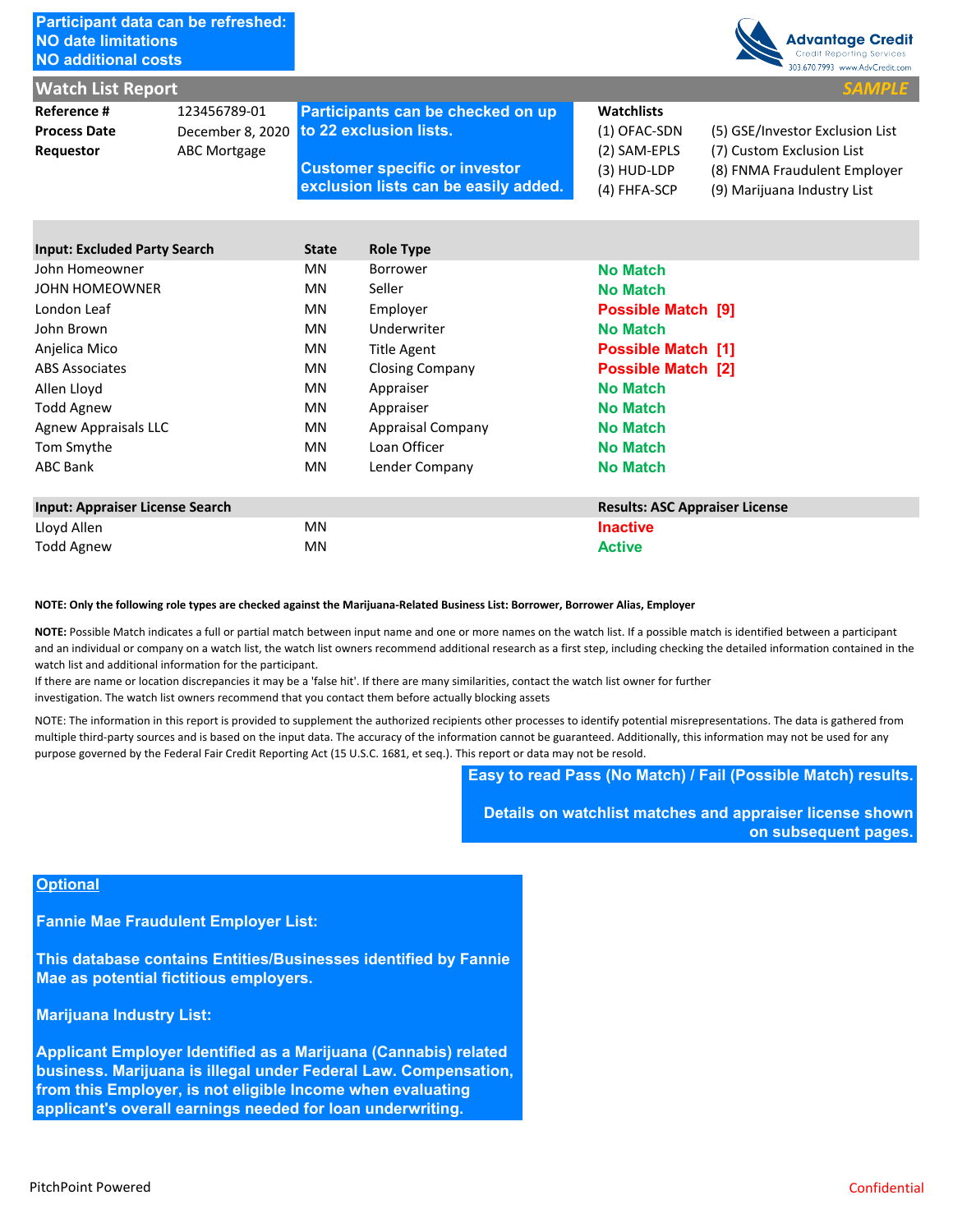

## **Exclusionary Details Report**

**Reference #** 123456789‐01 **Requesting Lender:** ABC Mortgage

December 8, 2020 **Excluded Party Watch Lists:** OFAC‐SDN, GSA‐EPLS, HUD‐LDP, FHFA‐SCP, GSE/Investor Exclusion List, Custom Exclusion List, FNMA Fraudulent Employer, Marijuana Industry List

|                                   | <b>Excluded Party List Result: Anjelica Mico</b>   |                      |                            |                       |                                   |  |
|-----------------------------------|----------------------------------------------------|----------------------|----------------------------|-----------------------|-----------------------------------|--|
| <b>Search Parameters</b>          |                                                    |                      |                            |                       |                                   |  |
| Individual                        |                                                    | <b>State</b>         |                            | Country               |                                   |  |
| Anjelica Mico                     |                                                    |                      | MN                         |                       | <b>USA</b>                        |  |
|                                   | <b>OFAC - Specially Designated Nationals (SDN)</b> |                      |                            |                       |                                   |  |
| <b>First</b>                      | <b>Middle</b>                                      | Last                 |                            | <b>Alias</b>          |                                   |  |
| Anjelica                          |                                                    | Mico                 |                            |                       | Jelica Mico, Micco, Anjelica Nova |  |
| <b>Address Line</b>               |                                                    | City                 |                            | <b>State</b>          | Country                           |  |
| Starine Novaka Street BB, Sokolac |                                                    | Republika Srpska     |                            |                       | Bosnia and Herzegovina            |  |
| <b>Birth Date</b>                 | <b>Birth Place</b>                                 |                      | <b>Identification Type</b> |                       | <b>Identification Value</b>       |  |
| 10/29/1985                        | Rogatica, Bosnia-Herzegovina                       |                      | National ID No.            |                       | 1910958130007                     |  |
| <b>Identification Country</b>     |                                                    | <i><b>Issued</b></i> | <b>Expires</b>             | <b>Classification</b> |                                   |  |
| Bosnia                            |                                                    | 10/3/2020            | Indefinite                 | Individual            |                                   |  |

# **Excluded Party List Result: ABS Associates**

| <b>Search Parameters</b>     |                     |                                   |                   |                    |                        |            |
|------------------------------|---------------------|-----------------------------------|-------------------|--------------------|------------------------|------------|
| Company                      |                     | <b>State</b>                      |                   | Country            |                        |            |
| <b>ABS Associates</b>        |                     | MN                                |                   | <b>USA</b>         |                        |            |
| <b>SAM-EPLS</b>              |                     |                                   |                   |                    |                        |            |
| <b>Company Name</b>          | <b>Address Line</b> |                                   | City              | <b>State</b>       | <b>Postal</b>          | Country    |
| <b>ABS</b> Associates        | 2625 West 69th St.  |                                   | Chicago           | MN                 | 60629                  | <b>USA</b> |
| <b>DUNS</b>                  | <b>Alias</b>        |                                   | <b>List Owner</b> | <b>Action Date</b> | <b>Expiration Date</b> |            |
| 302421960                    | Suzie Smithryn      |                                   | <b>HUD</b>        | 31-Mar-08          | Indefinite             |            |
| <b>Action/Order Category</b> |                     | <b>Action/Order/Sanction Type</b> |                   |                    | <b>Classification</b>  |            |
| NonProcurement               |                     | Prohibition/Restriction           |                   |                    | Firm                   |            |

| <b>Excluded Party List Result: London Leaf</b> |                                        |              |              |                          |            |  |  |  |
|------------------------------------------------|----------------------------------------|--------------|--------------|--------------------------|------------|--|--|--|
| <b>Search Parameters</b>                       |                                        |              |              |                          |            |  |  |  |
| Company                                        |                                        | <b>State</b> |              |                          | Country    |  |  |  |
| London Leaf                                    |                                        | MN           |              |                          | <b>USA</b> |  |  |  |
| Marijuana Industry                             |                                        |              |              |                          |            |  |  |  |
| First                                          | <b>Middle</b>                          | Last         |              |                          | Company    |  |  |  |
| <b>Jim</b>                                     |                                        | Brown        |              | London Leaf Incorporated |            |  |  |  |
| <b>Address Line</b>                            |                                        | City         | <b>State</b> | Postal                   | Country    |  |  |  |
| 100 Central Avenue South                       |                                        | Minneapolis  | MN           | 55400                    | <b>USA</b> |  |  |  |
| <b>Description/Title</b>                       |                                        |              |              |                          |            |  |  |  |
|                                                | Marijuana Stores, Miscellaneous Retail |              |              |                          |            |  |  |  |

NOTE: The information in this report is provided to supplement the authorized recipients other processes to identify potential misrepresentations. The data is gathered from multiple third-party sources and is based on the input data. The accuracy of the information cannot be guaranteed. Additionally, this information may not be used for any purpose governed by the Federal Fair Credit Reporting Act (15 U.S.C. 1681, et seq.). This report or data may not be resold.

**Exclusionary record details shown when Possible Match is found. Participants checked for matching against excluded party name and all alias names.**